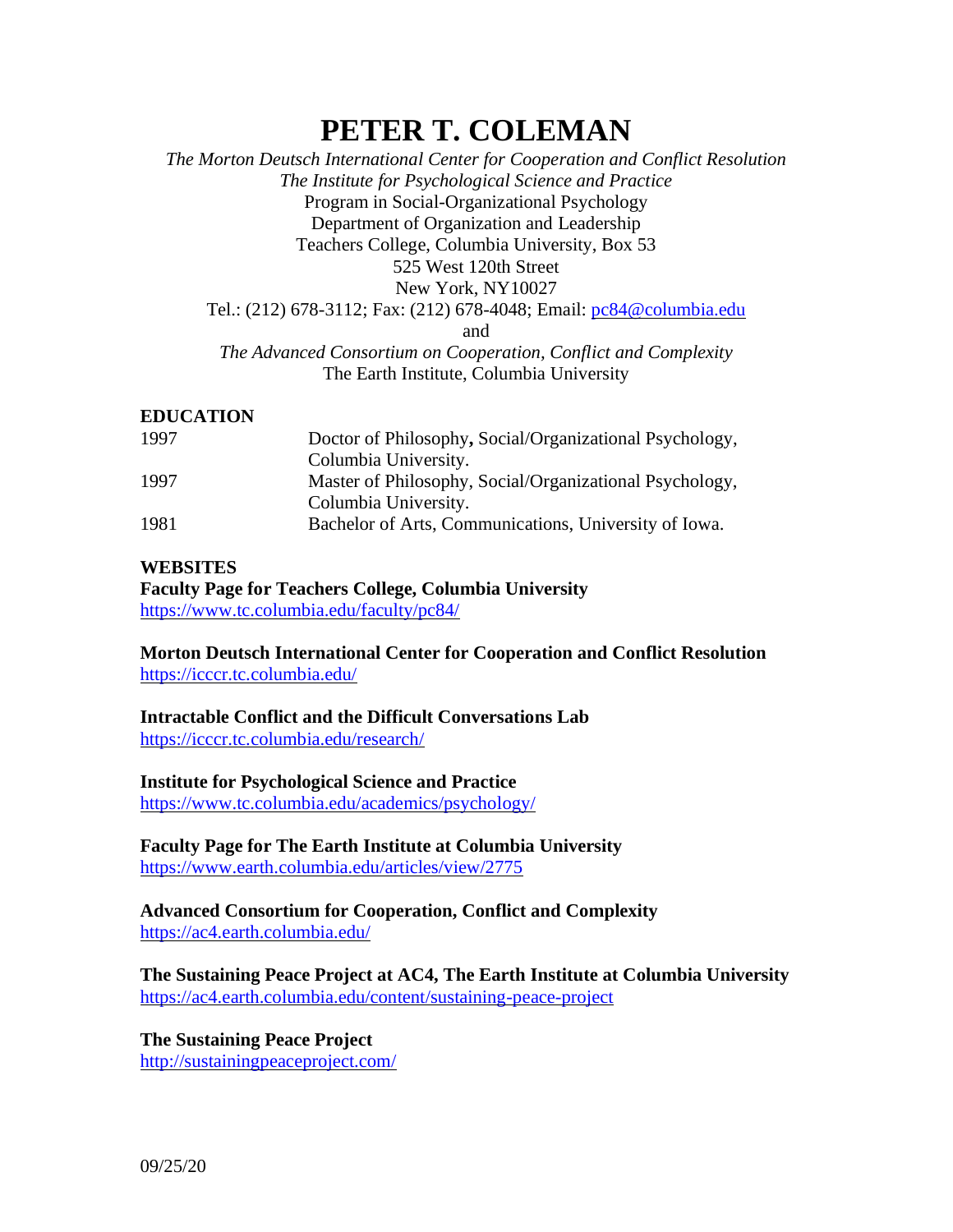#### **Psychology Today**

<https://www.psychologytoday.com/us/experts/peter-t-coleman-phd>

#### **Huffington Post**

[https://www.huffpost.com/author/coleman-](https://www.huffpost.com/author/coleman-868?guccounter=1&guce_referrer=aHR0cHM6Ly93d3cuZ29vZ2xlLmNvbS8&guce_referrer_sig=AQAAAK_Ov2gc2nD5fOCVJGSq5JWlL_u62cvw2N_FBtzWhDqgmwdsrJuFD9A6-TrjCR75rGiKA5gfG9hHdky1Ku-GOOXxtgAmWVpqOCnbklB7yfVDdjQJ6SQvu4RYodlK_aX8ZkXhIJSpoqjvSgR1XU2ew8iHo1Aa0uFqCS5ZA9upq7Dg)[868?guccounter=1&guce\\_referrer=aHR0cHM6Ly93d3cuZ29vZ2xlLmNvbS8&guce\\_ref](https://www.huffpost.com/author/coleman-868?guccounter=1&guce_referrer=aHR0cHM6Ly93d3cuZ29vZ2xlLmNvbS8&guce_referrer_sig=AQAAAK_Ov2gc2nD5fOCVJGSq5JWlL_u62cvw2N_FBtzWhDqgmwdsrJuFD9A6-TrjCR75rGiKA5gfG9hHdky1Ku-GOOXxtgAmWVpqOCnbklB7yfVDdjQJ6SQvu4RYodlK_aX8ZkXhIJSpoqjvSgR1XU2ew8iHo1Aa0uFqCS5ZA9upq7Dg) [errer\\_sig=AQAAAK\\_Ov2gc2nD5fOCVJGSq5JWlL\\_u62cvw2N\\_FBtzWhDqgmwdsrJuF](https://www.huffpost.com/author/coleman-868?guccounter=1&guce_referrer=aHR0cHM6Ly93d3cuZ29vZ2xlLmNvbS8&guce_referrer_sig=AQAAAK_Ov2gc2nD5fOCVJGSq5JWlL_u62cvw2N_FBtzWhDqgmwdsrJuFD9A6-TrjCR75rGiKA5gfG9hHdky1Ku-GOOXxtgAmWVpqOCnbklB7yfVDdjQJ6SQvu4RYodlK_aX8ZkXhIJSpoqjvSgR1XU2ew8iHo1Aa0uFqCS5ZA9upq7Dg) [D9A6-TrjCR75rGiKA5gfG9hHdky1Ku-](https://www.huffpost.com/author/coleman-868?guccounter=1&guce_referrer=aHR0cHM6Ly93d3cuZ29vZ2xlLmNvbS8&guce_referrer_sig=AQAAAK_Ov2gc2nD5fOCVJGSq5JWlL_u62cvw2N_FBtzWhDqgmwdsrJuFD9A6-TrjCR75rGiKA5gfG9hHdky1Ku-GOOXxtgAmWVpqOCnbklB7yfVDdjQJ6SQvu4RYodlK_aX8ZkXhIJSpoqjvSgR1XU2ew8iHo1Aa0uFqCS5ZA9upq7Dg)[GOOXxtgAmWVpqOCnbklB7yfVDdjQJ6SQvu4RYodlK\\_aX8ZkXhIJSpoqjvSgR1XU2](https://www.huffpost.com/author/coleman-868?guccounter=1&guce_referrer=aHR0cHM6Ly93d3cuZ29vZ2xlLmNvbS8&guce_referrer_sig=AQAAAK_Ov2gc2nD5fOCVJGSq5JWlL_u62cvw2N_FBtzWhDqgmwdsrJuFD9A6-TrjCR75rGiKA5gfG9hHdky1Ku-GOOXxtgAmWVpqOCnbklB7yfVDdjQJ6SQvu4RYodlK_aX8ZkXhIJSpoqjvSgR1XU2ew8iHo1Aa0uFqCS5ZA9upq7Dg) [ew8iHo1Aa0uFqCS5ZA9upq7Dg](https://www.huffpost.com/author/coleman-868?guccounter=1&guce_referrer=aHR0cHM6Ly93d3cuZ29vZ2xlLmNvbS8&guce_referrer_sig=AQAAAK_Ov2gc2nD5fOCVJGSq5JWlL_u62cvw2N_FBtzWhDqgmwdsrJuFD9A6-TrjCR75rGiKA5gfG9hHdky1Ku-GOOXxtgAmWVpqOCnbklB7yfVDdjQJ6SQvu4RYodlK_aX8ZkXhIJSpoqjvSgR1XU2ew8iHo1Aa0uFqCS5ZA9upq7Dg)

## **PROFESSIONAL EXPERIENCE**

- Professor of Psychology and Education, Program in Social-Organizational Psychology, Department of Organization and Leadership, Teachers College, Columbia University, 2012-present
- Professor of Psychology and Education, The Earth Institute, Columbia University, 2010 present.
- Director of the Morton Deutsch International Center for Cooperation and Conflict Resolution (MD-ICCCR), Program in Social-Organizational Psychology, Department of Organization and Leadership, Teachers College, Columbia University, 1998-present.
- Founding and Executive Director of the Advanced Consortium on Cooperation, Conflict and Complexity, Columbia University (AC<sup>4</sup>), 2008-present.
- Founding Director of the Institute for Psychological Science and Practice (IPSP) at Teachers College, Columbia University, 2016-2018.
- Special Advisor on Psychology to the Provost, Teachers College, Columbia University, 2015-present.
- Associate Professor of Psychology and Education, Program in Social-Organizational Psychology, Department of Organization and Leadership, Teachers College, Columbia University, 2005-present.
- Associate Professor of Psychology and Education, The Earth Institute, Columbia University, 2009-2010.
- Faculty, MS Program on Negotiation and Conflict Resolution, Department of Continuing Education, Columbia University, 2008-present.
- Research Affiliate, International Center for Complexity and Conflict, Warsaw School of Social Psychology, Warsaw, Poland. 2006-present.
- Academic Committee, The Earth Institute at Columbia University, 2008-2009.
- Assistant Professor of Psychology and Education, Program in Social-Organizational Psychology, Department of Organization and Leadership, Teachers College, Columbia University, 1999-2005.
- Research Assistant Professor, Program in Social-Organizational Psychology, Department of Organization and Leadership, Teachers College, Columbia University, 1997- 1999.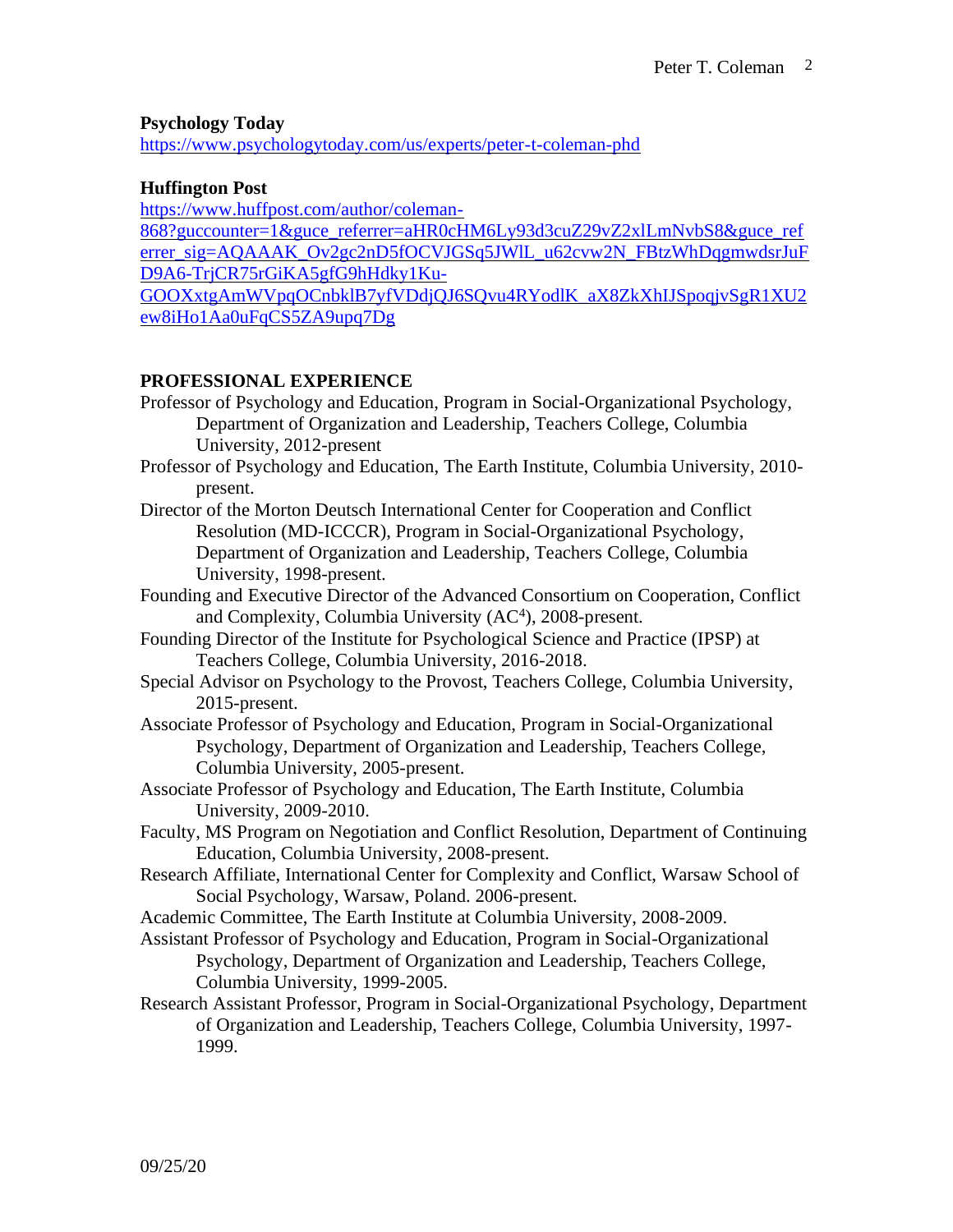- Instructor, Program in Social-Organizational Psychology, Department of Social, Organizational & Counseling Psychology, Teachers College, Columbia University, 1995-1997.
- Consultant, International Center for Cooperation and Conflict Resolution, Program in Social-Organizational Psychology, Department of Social, Organizational & Counseling Psychology, Teachers College, Columbia University, 1992-1997.
- Adjunct Instructor, Department of Psychology, Barnard College, Columbia University, 1993-1995.
- Mediator, Victim Services Agency, Queens Mediation Center, Elmhurst, New York, 1992-1993
- Marketing Director, Marketing Consultant, Community Outreach Coordinator, The Regent Hospital, New York City, 1988-1992.

Consultant, Communication Link, Incorporated, New York City, 1987-1990 Professional Actor, New York City, 1981-1987

#### **AWARDS & RECOGNITIONS**

| 2018       | 2018 Peace Award from Meaningful World, in celebration of their          |
|------------|--------------------------------------------------------------------------|
|            | 30 <sup>th</sup> anniversary and the UN's International Day of Peace.    |
| 2018       | 2018 Emerald Literati Award for the paper Adaptive mediation:            |
|            | An evidence-based contingency approach to mediating conflict             |
|            | published in the International Journal of Conflict Management.           |
| 2017       | <b>International Association of Conflict Management 2017 Best</b>        |
|            | Conference Theoretical Paper Award for Conflict Intelligence and         |
|            | Systemic Wisdom: Meta-competencies for Engaging Difference in            |
|            | a Complex, Dynamic World.                                                |
| 2016       | <b>International Biennial on Negotiation Conference Best Paper Prize</b> |
|            | for Adaptive Mediation: An Evidence-Based Approach for                   |
|            | <i>Mediating Dynamic Conflicts, Paris, France, November 17th, 2016.</i>  |
| 2016       | <b>International Association of Conflict Management 2016</b>             |
|            | Outstanding Book Award for Making Conflict Work (2014).                  |
| 2015       | Morton Deutsch Conflict Resolution Award from the American               |
|            | Psychological Association, Division 48: Society for the Study of         |
|            | Peace, Conflict, and Violence.                                           |
| 2014       | 2014 Marie Curie Fellowship by the European Commission.                  |
| 2013       | Invited speaker at 2013 Doha Forum in Qatar                              |
| 2012       | Founding board member of the Gbowee Peace Foundation USA.                |
|            | Founding member of the United Nations Mediation Support Unit             |
|            | Academic Advisory Council, UNDPA.                                        |
| 2005, 2006 | <b>Outstanding Teaching Awards</b>                                       |
|            | Teachers College, Columbia University                                    |
| 2003       | 2003 Early Career Award from the American Psychological                  |
|            | Association, Division 48: Society for the Study of Peace, Conflict,      |
|            | and Violence.                                                            |
| 2003       | Most Downloaded Article, 2003: Coleman, P. T. (2003).                    |
|            | Characteristics of protracted, intractable conflict: Towards the         |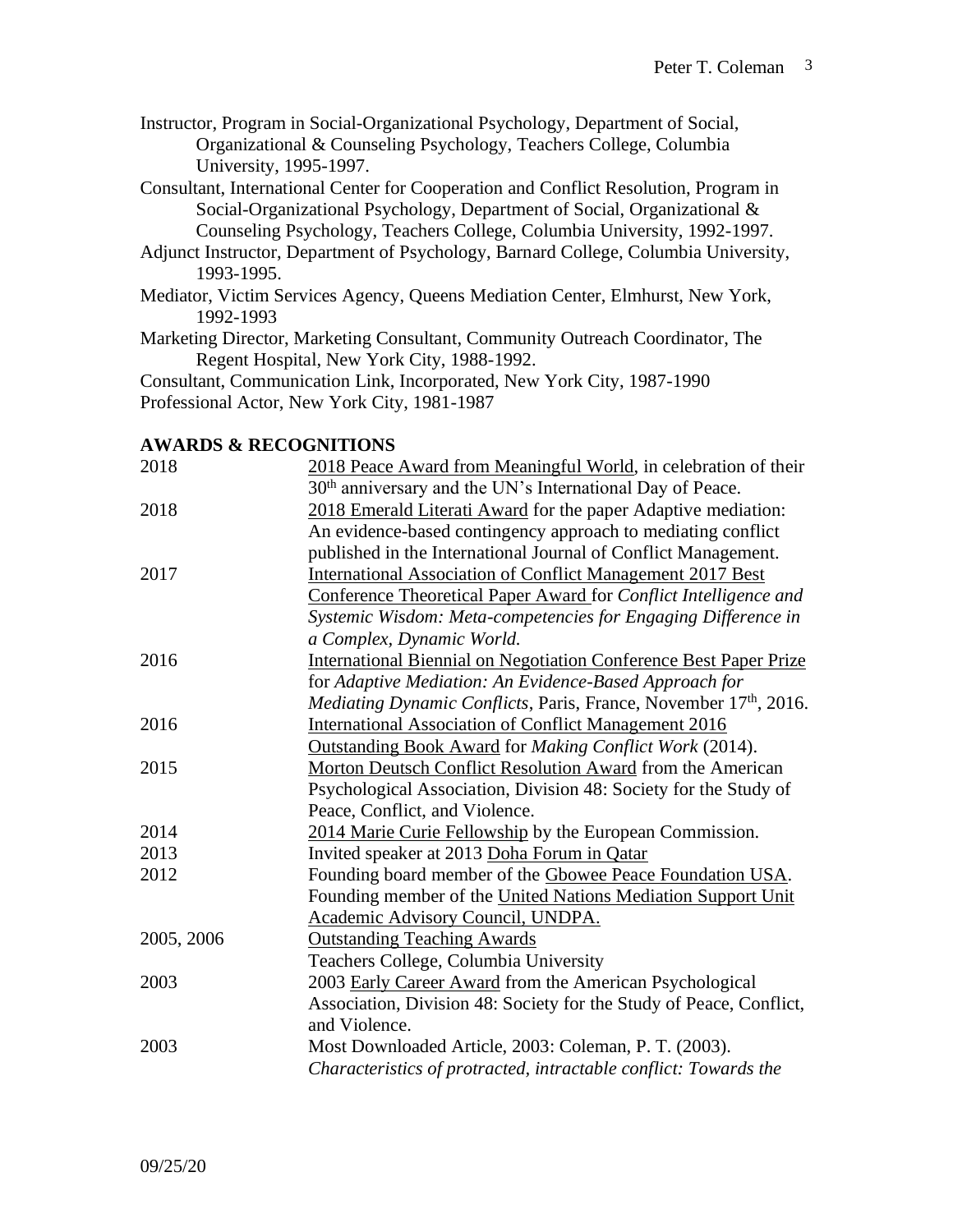|      | development of a meta-framework - I. Peace and Conflict: Journal  |
|------|-------------------------------------------------------------------|
|      | of Peace Psychology, 9(1), 1-37. Lawrence Erlbaum Associates.     |
| 2000 | <b>CPR</b> Institute for Dispute Resolution 2000 Book Prize for   |
|      | Excellence for The Handbook of Conflict Resolution: Theory and    |
|      | <i>Practice</i> edited by Morton Deutsch & Peter T. Coleman.      |
| 1997 | Doctoral dissertation awarded Distinction for Psychological       |
|      | Resistance to and Facilitation of Power-sharing in Organizations, |
|      | Columbia University Graduate School of Arts and Sciences.         |
|      |                                                                   |

## **MEDIA**

- Dr. Coleman's work has been featured in various media outlets such as *The New York Times, Chicago Tribune, Wired, Nature, Harvard Business Review*, *The Hill, Politico*, *The Guardian, Forbes*, *This American Life*, *Time Magazine*, *Fox Business*, *CBS*, *Fast Company*, *Solutions Journalism*, and *Chicago Public Radio*.
- Blogger on *Huffington Post* [\(http://www.huffingtonpost.com/author/coleman-868\)](http://www.huffingtonpost.com/author/coleman-868), *Psychology Today* [\(https://www.psychologytoday.com/blog/the-five-percent\)](https://www.psychologytoday.com/blog/the-five-percent), *State of the Planet* [\(http://blogs.ei.columbia.edu/author/pcoleman/\)](http://blogs.ei.columbia.edu/author/pcoleman/), Global Observatory [\(https://theglobalobservatory.org/2018/03/half-the-peace-fear-challenge-promoting](https://theglobalobservatory.org/2018/03/half-the-peace-fear-challenge-promoting-peace/)[peace/\)](https://theglobalobservatory.org/2018/03/half-the-peace-fear-challenge-promoting-peace/), & *Mediate.com* [\(https://www.mediate.com/articles/ColemanDeutch10.cfm](https://www.mediate.com/articles/ColemanDeutch10.cfm) ).
- Founding Director of the WKCR (89.9 FM) monthly radio program *Peace and Conflict at Columbia: Conversations at the Leading Edge* [\(http://ac4.ei.columbia.edu/resources/peace-and-conflict-at-columbia-conversations](http://ac4.ei.columbia.edu/resources/peace-and-conflict-at-columbia-conversations-from-the-leading-edge/)[from-the-leading-edge/\)](http://ac4.ei.columbia.edu/resources/peace-and-conflict-at-columbia-conversations-from-the-leading-edge/).
- Founding Editor of the *MD-ICCCR Science-Practice Blog* [\(http://icccr.tc.columbia.edu/category/blog/](http://icccr.tc.columbia.edu/category/blog/) ).
- Commentator on *Facing Extremism*, a Canadian documentary on the psychological dynamics of various forms of extremism [\(http://www.visiontv.ca/mini-series](http://www.visiontv.ca/mini-series-show/facing-extremism/)[show/facing-extremism/](http://www.visiontv.ca/mini-series-show/facing-extremism/) ).
- TEDx Miami talk on *Why We Are Stuck: The Attraction of a Polarized America* [\(https://www.youtube.com/watch?v=zdrdhU8WrfA](https://www.youtube.com/watch?v=zdrdhU8WrfA) ).
- Talks@Columbia talk on Redefining teamwork. <https://www.youtube.com/watch?v=AHWokgCMHts>
- Media for *The Five Percent: Finding Solutions to Seemingly Impossible Conflicts* (2011) [\(http://www.fivepercentbook.com/media.html](http://www.fivepercentbook.com/media.html) ).
- Video series on Intractable Conflict [\(http://www.fivepercentbook.com/videos.html](http://www.fivepercentbook.com/videos.html))
- Video on *Conflict Intelligence and Systemic Wisdom*, keynote talk at Nova Southeastern University, February 2016.
- [\(https://sharkmedia.nova.edu/media/t/1\\_45al237z\)](https://sharkmedia.nova.edu/media/t/1_45al237z).
- Media for *Making Conflict Work: Harnessing the Power of Disagreement* (2014), [\(http://www.makingconflictwork.com/articles/](http://www.makingconflictwork.com/articles/) ).

# **PUBLICATIONS**

## **Books**

Coleman, P. T. (forthcoming in 2021). The Way Out: How to Overcome Toxic Poilarization. <https://www.thewayoutofpolarization.com/>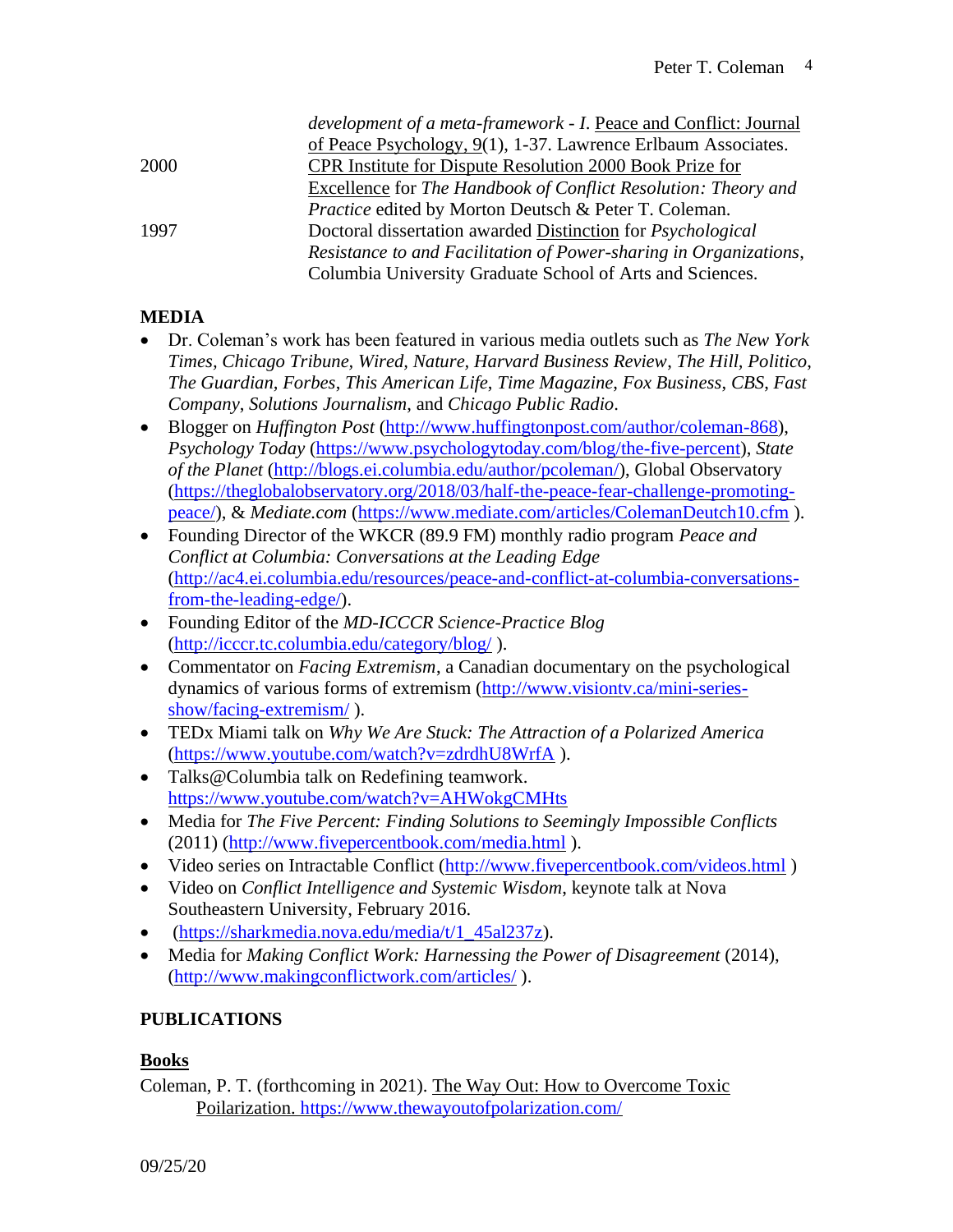- Coleman, P. T. & Deutsch, M. (2015). Morton Deutsch: Major Texts on Peace Psychology. Springer Books. <https://www.springer.com/gp/book/9783319154428>
- Coleman, P. T. & Deutsch, M. (2015). Morton Deutsch: A Pioneer in Developing Peace Psychology. Springer Books. <https://www.springer.com/gp/book/9783319154398>
- Coleman, P. T. and Ferguson, R. (2014). Making Conflict Work: Harnessing the Power of Disagreement. New York: Houghton-Mifflin-Harcourt. <http://www.makingconflictwork.com/>
- Coleman, P. T., Deutsch, M., & Marcus, E. (Eds.) (2014). The Handbook of Conflict Resolution: Theory and Practice, 3<sup>rd</sup> Edition. San Francisco: Jossey-Bass. [https://www.wiley.com/en](https://www.wiley.com/en-us/The+Handbook+of+Conflict+Resolution%3A+Theory+and+Practice%2C+3rd+Edition-p-9781118526866)[us/The+Handbook+of+Conflict+Resolution%3A+Theory+and+Practice%2C+3rd](https://www.wiley.com/en-us/The+Handbook+of+Conflict+Resolution%3A+Theory+and+Practice%2C+3rd+Edition-p-9781118526866) [+Edition-p-9781118526866](https://www.wiley.com/en-us/The+Handbook+of+Conflict+Resolution%3A+Theory+and+Practice%2C+3rd+Edition-p-9781118526866)
- Vallacher, R., Coleman, P. T., Nowak, A., Bui-Wrzosinska, L., Kugler, K., Bartoli, A., & Liebovitch, L. (2013). Attracted to Conflict: Dynamic Foundations of Malignant Social Relations. Springer. <https://www.springer.com/gp/book/9783642352799>
- Coleman, P. T. & Deutsch, M. (Eds., 2012). The Psychological Components of Sustainable Peace. Springer Books. <https://www.springer.com/gp/book/9781461435549>
- Coleman, P. T. (Ed., 2012). Conflict, Justice, and Interdependence: The Legacy of Morton Deutsch. Springer Books. <https://www.springer.com/gp/book/9781441999931>
- Coleman, P. T. (2011). The Five Percent: Finding Solutions to (Seemingly) Impossible Conflicts. New York: Public Affairs, Perseus Books. <https://www.fivepercentbook.com/>
- M. Deutsch, P. T. Coleman, & E. Marcus (Eds., Fall 2011) A Guiding Handbook for Conflict Resolution in The Arab World. New York: International Center for Cooperation and Conflict Resolution Publications. (In Arabic). [https://icccr.tc.columbia.edu/resources/arabic-translation-of-the](https://icccr.tc.columbia.edu/resources/arabic-translation-of-the-handbook-of-conflict-resolution/)[handbook-of-conflict-resolution/](https://icccr.tc.columbia.edu/resources/arabic-translation-of-the-handbook-of-conflict-resolution/)
- Deutsch, M., Coleman, P. T., & Marcus, E. (Eds.) (2000, 2006 2nd Edition). The Handbook of Conflict Resolution: Theory and Practice. San Francisco: Jossey-Bass. Translated into Japanese (2003), Polish (2006).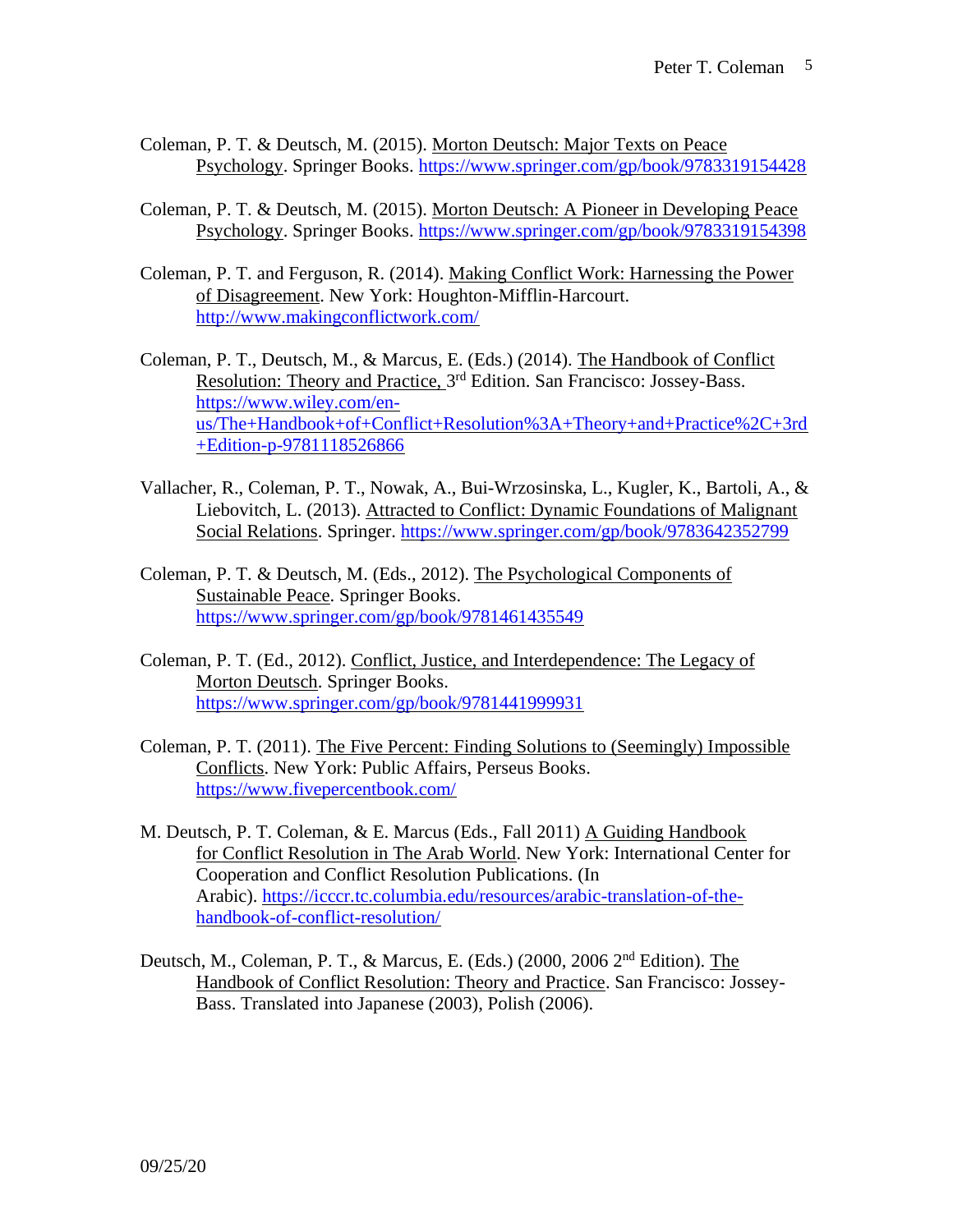#### **Refereed Journal Articles**

- Coleman, P.T., Fisher, J., Fry, D.P., Liebovitch, L. Chen-Carrel, A., Souillac, G. (forthcoming). What Does it Take to Live in Peace? Mapping the Science of Sustaining Peace: A Progress Report. American Psychologist*.*
- Kugler, K. and Coleman, P. T. (2020). Get Complicated: The Effects of Complexity on Conversations over Potentially Intractable Moral Conflicts. Negotiation and Conflict Management Research. 10.1111/ncmr.12192.
- Liebovitch, L. Coleman, P. T., Bechhofer, A., Colon, C., Donahue, J., Eisenbach C., Guzm´an-Vargas, L., Jacobs, D., Khan, A., Li, C., Maksumov, D., Mucia, J., Persaud, M., Salimi, M., Schweiger, L., Wang, Q. (2019). Complexity analysis of sustainable peace: mathematical models and data science measurements. New Journal of Physics. https://doi.org/10.1088/1367-2630/ab2a96
- Liebovitch, L., Coleman, P. T., and Fisher, J. (2019). Approaches to Understanding Sustainable Peace: Qualitative Causal Loop Diagrams and Quantitative Mathematical Models. American Behavioral Scientist. 000276421985961. 10.1177/0002764219859618.
- Coleman, P. T., Liebovitch, L. and Fisher, J. (2019). Taking complex systems seriously: Visualizing and modeling the dynamics of sustainable peace. Global Policy, June, 2019. 10.1111/1758-5899.12680.
- Coleman, P. T., and Bass, B. (2019). Facing uncertain times together: Strengthening intercultural connections. Journal of Intercultural Communication, 22, pp. 1-14.
- Coleman, P. T. (2019). Tentative teachings on conflict from Trump's tumultuous tenure in office. Negotiation Journal,  $35(1)$ , p. 231-234.
- Coleman, P. T., Kugler, K. G., Kim, R. and Vallacher, R. (2018). Hoping for the best, preparing for the worst: Regulatory focus optimality in high and low-intensity conflict. International Journal of Conflict Management, 30(1), 45-64.
- Coleman, P. T. (2018). Morton Deutsch (1920–2017). American Psychologist, 73(2), 198.
- Coleman, P. T. (2018). Conflict intelligence and systemic wisdom: Meta-competencies for engaging conflict in a complex, dynamic world. Negotiation Journal, 34, 1, pp. 7-35.
- Coleman, P. T. (2018). Ten major scientific contributions that promote a more just, peaceful and sustainable world. Negotiation Journal, 34, 1, pp. 105-116.
- Coleman, P. T., Coon, D., Kim, R., Chung, C., Regan, B., Anderson. R., & Bass, B. (2017). Promoting constructive multicultural attractors: Fostering unity *and*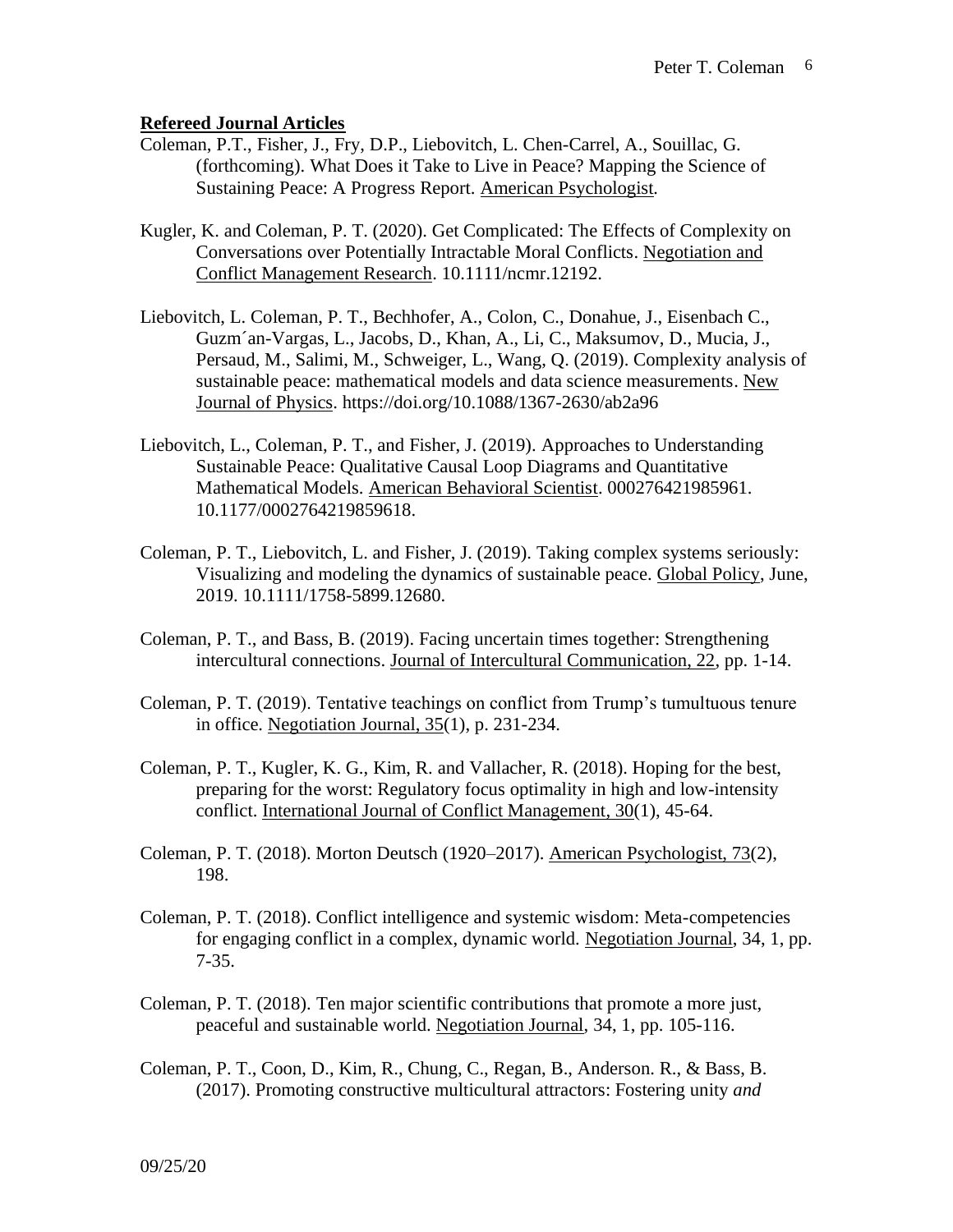fairness from diversity and conflict. Journal of Applied Behavioral Science, 53(2), 180-211.

- Coleman, P. T., Kugler, K. G., and Chatman, L. (2017). Adaptive mediation: An evidence-based contingency approach to mediating conflict. International Journal of Conflict Management, 28(3), 383-406.
- Webb, C. E., Coleman, P. T., Rossignac-Milon, M., Tomasulo, S. J., & Higgins, E. T. (2017). Moving on or Digging Deeper: Regulatory Mode and Interpersonal Conflict Resolution. Journal of Personality and Social Psychology, 112(4): 621- 641.http://dx.doi.org/10.1037/pspp0000131
- Kim, R. and Coleman, P. T. (2015) The Combined Effect of Individualism Collectivism on Conflict Styles and Satisfaction: An Analysis at the Individual Level. Peace and Conflict Studies, 22, 2. http://nsuworks.nova.edu/pcs/vol22/iss2/3
- Coleman, P. T., Kugler, K., Gozzi, C., Mazzaro, K., El Zokm, N & Kressel, K. (2015). Putting the peaces together: Introducing a situated model of mediation. International Journal of Conflict Management, 26(2), 145-171.
- Coleman, P. T., and Kugler, K. G. (2014). Tracking adaptivity: Introducing a dynamic measure of adaptive conflict orientations in organizations. Journal of Organizational Behavior, 35, 945-968.
- Levent, K., Kugler, K. G., Coleman, P. T. and Liebovitch, L. S. (2013). Behavioral and emotional dynamics of two people struggling to reach a consensus on a topic on which they disagree. PLOS ONE, 9(1): e84608. https://doi.org/10.1371/journal.pone.0084608
- Coleman, P. T. (2013). Crises and opportunities: Six contemporary challenges for increasing probabilities for sustainable peace. Inaugural edition of the International Journal of Conflict Engagement and Resolution, 1(1), 96-113.
- Coleman, P. T., Kugler, K. G., Mitchinson, A., and Foster, C. (2013). Navigating Power and Conflict at Work: The Effects of Power Asymmetries and Interdependence on Conflict Dynamics and Outcomes. Journal of Applied Social Psychology, 43(10), 1963-1983.
- Coleman, P. T. (2012). The five percent. Family Mediation Quarterly, 11, p. 5-7.
- Coleman, P. T., Kugler, K. G., Bui-Wrzosinska, L., Nowak, A., and Vallacher. R. (2012). Getting down to basics: A situated model of conflict in social relations. Negotiation Journal, 28(1), 7-43.
- Coleman, P. T. (2011). International advocate for peace award ceremony: Opening remarks. Cardoza Journal of Conflict Resolution, 12, 801-805.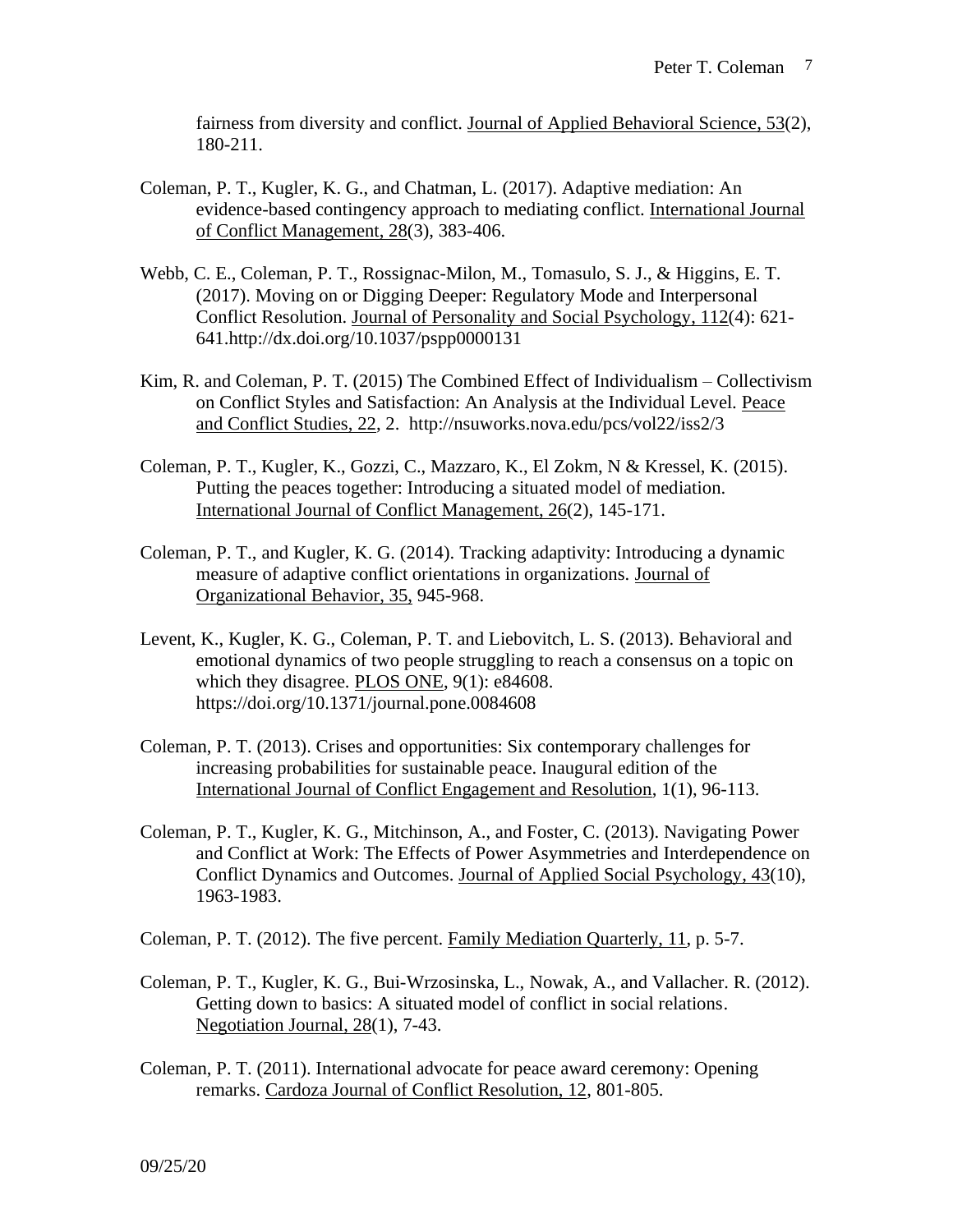- Coleman, P. T., Kugler, K., Musallam, N., Mitchinson, A., and Chung, C. (2010). The view from above and below: The effects of power asymmetries and interdependence on conflict dynamics and outcomes. Negotiation and Conflict Management Research, 3, 283-311.
- Vallacher, R., Coleman, P. T., Nowak, A., Bui-Wrzosinska, L. (2010). Rethinking intractable conflict: The perspective of dynamical systems. American Psychologist, 65 (4), 262-278.
- Vallacher, R., Coleman, P. Nowak, A., Bui-Wrzosinska, L. (2010). Dynamical foundations of intractable conflict: Introduction to the special issue. Peace and Conflict: The Journal of Peace Psychology, 16(2), 113-125.
- Praszkier, R., Nowak, A., and Coleman, P. T. (2010). Social entrepreneurs and constructive change: The wisdom of circumventing conflict. Peace and Conflict: The Journal of Peace Psychology, 16(2), 153-174.
- Musallam, N., Coleman, P.T., and Nowak, A. (2010). Understanding the spread of malignant conflict: A dynamical-systems perspective. Peace and Conflict: The Journal of Peace Psychology 16(2), 127-151.
- Nowak, A., Bui-Wrzosinska, L., Coleman, P. T., Vallacher, R., Borkovsky, W., and Jochemczyk, L. (2010). Seeking sustainable solutions: Using an attractor simulation platform for teaching multi-stakeholder negotiation. Negotiation Journal, 26(1), 49-68.
- Coleman, P. T., Goldman, J., and Kugler, K. (2009). Emotional intractability: Gender, anger, aggression, and rumination in conflict. International Journal of Conflict Management, 20, 113-131.
- Coleman, P. T., Hacking, A., Stover, M., Fisher-Yoshida, B, and Nowak, A. (2008). Reconstructing ripeness I: A study of constructive engagement in protracted social conflicts. Conflict Resolution Quarterly, 26(1), 3-42.
- Coleman, P. T., Fisher-Yoshida, B., Stover, M., Hacking, A., and Bartoli, A. (2008). Reconstructing ripeness II: Models and methods for fostering constructive stakeholder engagement across protracted divides. Conflict Resolution Quarterly, 26(1), 43-69.
- Liebovitch, L. S., Vallacher, R., Nowak, A., Bui-Wrzosinska, and Coleman, Peter, T. (2008). Dynamics of two-actor cooperation-competition conflict models. Physica A.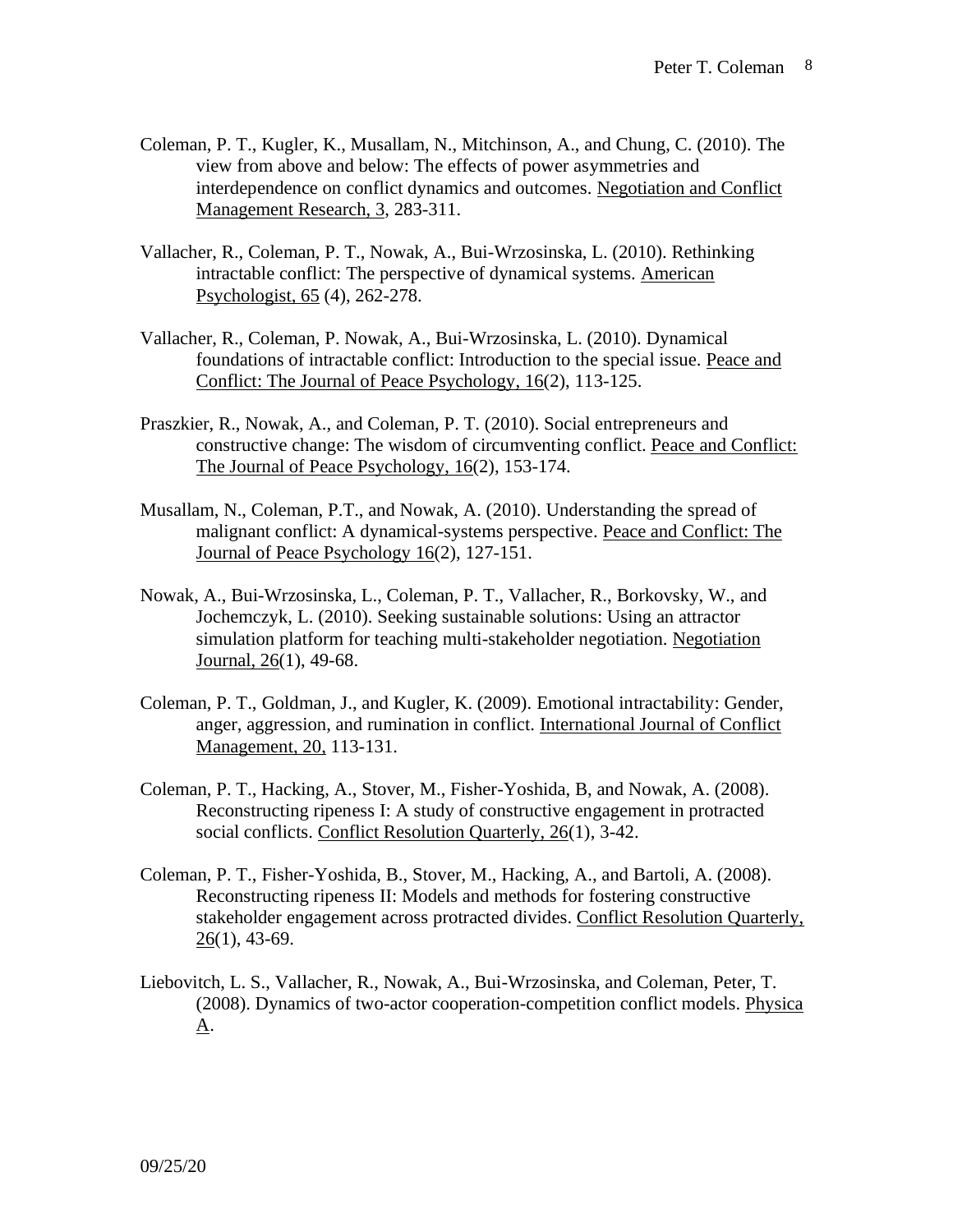- Coleman, P. T., & Lowe, J. K. (2007). Conflict, identity, and resilience: Negotiating collective identities within the Palestinian and Israeli Diasporas. Conflict Resolution Quarterly, 24(4), 377-412.
- Coleman, P. T., Vallacher, R., Nowak, A., &Bui-Wrzosinska, L. (2007). Intractable conflict as an attractor: Presenting a dynamical model of conflict, escalation, and intractability. American Behavioral Scientist, 50(11), 1454-1475.
- Gray, B., Coleman, P. T., & Putnam, L. L. (2007). Intractable conflict: New perspectives on the causes and conditions for change. American Behavioral Scientist, 50(11), 1415-1429.
- Goldman, J. S., & Coleman, P. T. (2006). What we don't know can help us: Eliciting outof-discipline knowledge for work with intractable conflict. Peace and Conflict Studies, 13(2), 45-72.
- Coleman, P. T. (2006) Conflict, complexity, and change: A meta-framework for addressing protracted, intractable conflicts - III. Peace and Conflict: Journal of Peace Psychology, 12(4), 325-348.
- Coleman, P. T., Schneider, A., James, C. C. F., Adams, D. S., Gameros, T. A., Hammons, L. R., Orji, C. C., Waugh. R. M., & Wicker, R. F. (2005). Intragroup subgroup attitude clustering, external intervention, and intergroup interaction patterns: Toward a dynamical model of protracted intergroup conflict. Peace and Conflict Studies, 12(1), 55-70.
- Coleman, P. T. (2004) Paradigmatic framing of protracted, intractable conflict: Towards the development of a meta-framework - II. Peace and Conflict: Journal of Peace Psychology, 10(3), 197-235.
- Coleman, P. T. (2004). Implicit Theories of Organizational Power and Priming Effects on Managerial Power Sharing Decisions: An Experimental Study. Journal of Applied Social Psychology, 34(2), 297-321.
- Coleman, P. T., & Fisher-Yoshida, B. (2004). Conflict resolution across the lifespan: The work of the ICCCR. Theory into Practice, 43(1), Winter 2004. College of Education, The Ohio State University.
- Coleman, P. T. (2003). Characteristics of protracted, intractable conflict: Towards the development of a meta-framework - I. Peace and Conflict: Journal of Peace Psychology, 9(1), 1-37. Lawrence Erlbaum Associates, Inc.
- Tjosvold, D., Coleman, P. T., & Sun, H. (2003). Effects of organizational values on leader's use of information power to affect performance in China. Group Dynamics: Theory, Research, and Practice, 7, 152-167.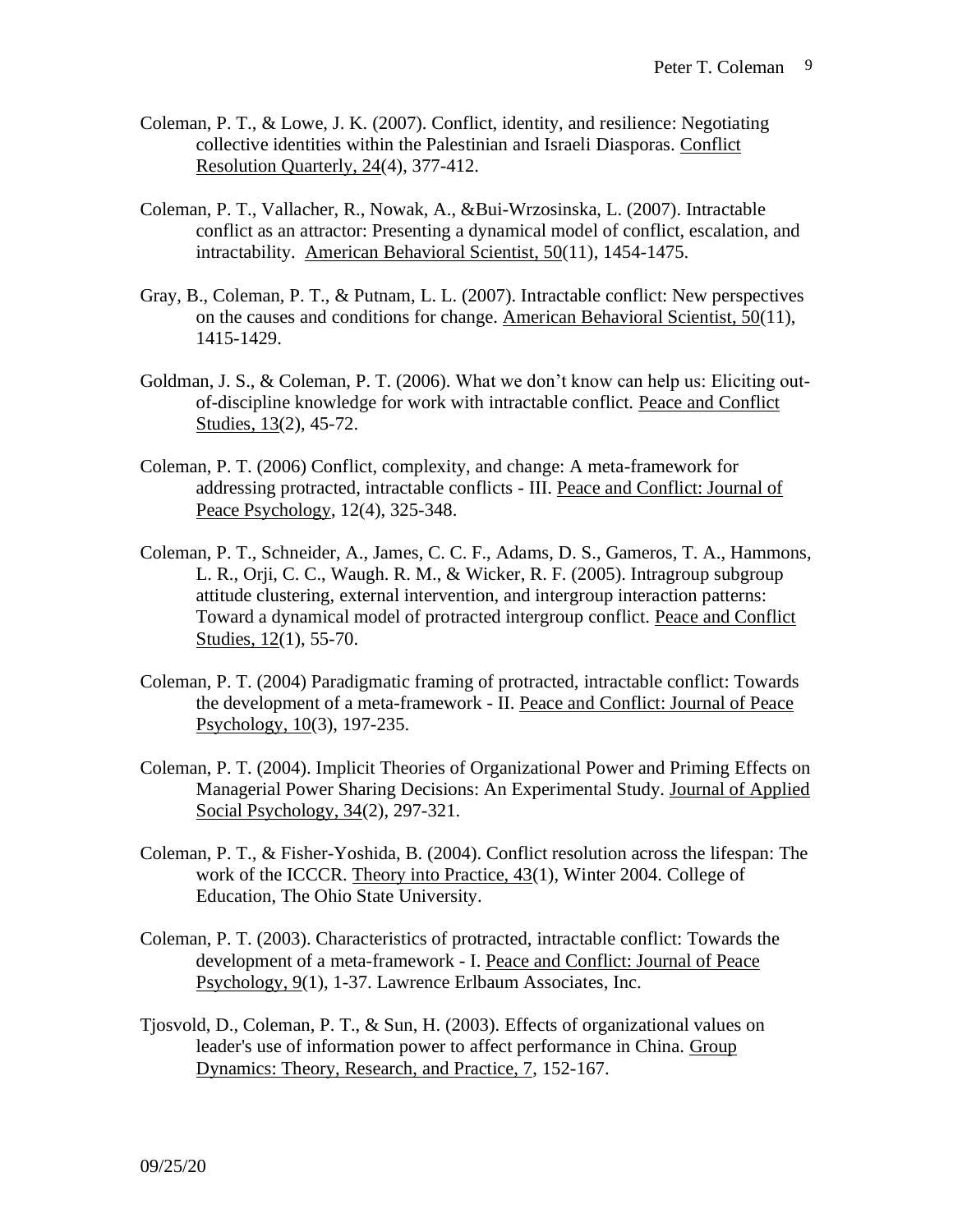- Voronov, M. and Coleman, P. T. (2003). Beyond the ivory towers: Organizational power practices and a "practical" critical postmodernism. Journal of Applied Behavioral Science, 39(2), 169-185.
- Coleman, P. T. (2003). A systemic approach to conflict, violence, and peace in schools. Journal of Educational Theory, 37, pp. 83-85. Tokyo: Sofia University.
- Welsh, N. A., & Coleman, P. T. (2002). Institutionalized conflict resolution: Have we come to expect too little? Negotiation Journal, 18, 345-350.
- Coleman, P. T. & Lim, Y. Y. J. (2001). A systematic approach to evaluating the effects of collaborative negotiation training on individuals and groups. Negotiation Journal, 17(4), 329-358.
- Coleman, P. T. (2000). Fostering ripeness in seemingly intractable conflict: An experimental study. International Journal of Conflict Management, 11(4), 300- 317.
- Coleman, P. T. (1997). Redefining ripeness: A social-psychological perspective. Peace and Conflict: Journal of Peace Psychology, 3(1).

#### **Edited Journals**

- Coleman, P. T., & Vallacher, R. R. (2010). Dynamical systems theory and conflict. Special Issue of Peace and Conflict: The Journal of Peace Psychology, 16(2).
- Gray, B., Coleman, P. T., & Putnam, L. L. (2007). Intractable conflict: New perspectives on the causes and conditions for change. Special Issue of American Behavioral Scientist, 50(11).

#### **Refereed Journal Articles under Review**

- Coleman, P. T., Fisher, J., Chen-Carrel, A., Fry, D. P., Liebovitch, L. S., & Souillac, G. (under review). Attracted to peace: Introducing a dual-systems model of the dynamics of sustaining peace. Personality and Social Psychology Review.
- , Liebovitch, L., Coleman, P. T., Agan, K., Nicholson-Cox, E., Mason, D., Gomez, F. P., Strauss, S. (under review). Non-warring social systems and the dynamics of sustainable peace: Peace systems. Science Advances.

#### **Refereed Journal Articles in Progress**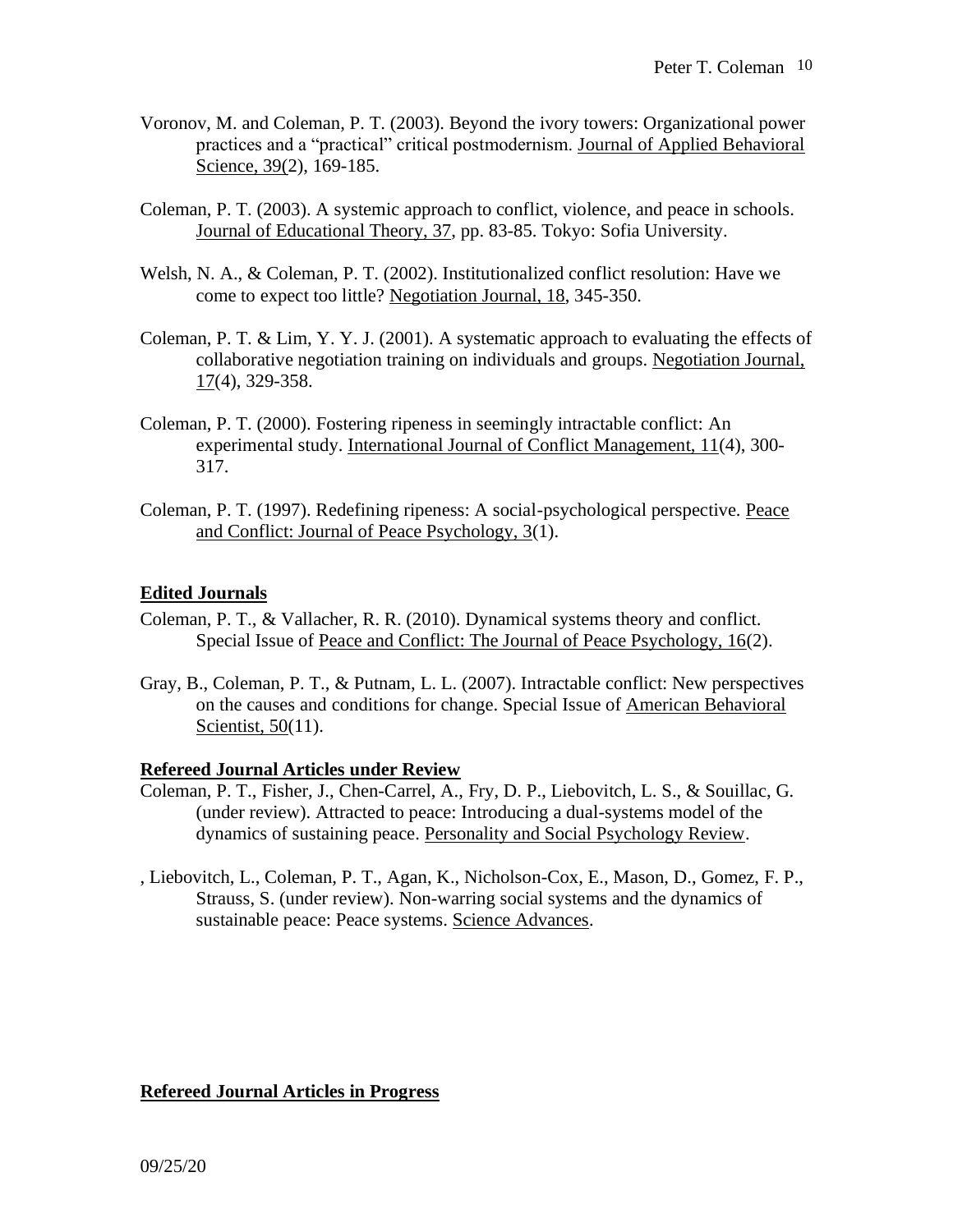- Kim, R., Coleman, P., & Kugler, K. (working paper). Does Conflict Adaptivity Translate to the East? The Effects of Adaptive Conflict Behaviors on Job-Related Wellbeing in South Korea. Journal of Management.
- Aumeerally, N., Chen-Carrel, A. & Coleman, P. T. (working paper). Learning *with* Peaceful, Heterogenous Communities: Lessons on Sustaining Peace in Mauritius. Journal of Peace Research.
- Kugler, K. and Coleman, P. T. (working paper). Does adaptivity matter? The effects of adaptive mediation on mediator's satisfaction and self-efficacy. International Journal of Conflict Management.
- Chung, C., Coleman, P. T., Kim, R. & Gelfand, M. Conflict, culture and complexity: The effects of simple versus complex rules in negotiation. To be submitted to Journal of Personality and Social Psychology.
- Chan, A, and Coleman, P. T. (working paper). Unpacking Liberalism and Conservatism: Exploring optimality effects of implicit political values on mitigating polarization. Social Justice Research.
- Kim, R., Hoang Phan, L., and Coleman, P. T. (working paper). Working prescriptively or elicitively? A study of cross-cultural adaptivity in conflict resolution. International Journal of Conflict Management.
- Coleman, P. T., Moskowitz, H., Harel-Marian, T., El Zohm, N., Kaminskaia, J., Onufrey, S., & Braun, M. (working paper). Mining the motives for peace: Investigating distinct mind types for promoting peace in Israel-Palestine. Submitted to the Journal of Peace Research.
- Coleman, P. T., Mazzaro, K., Redding, N., Ben-Yehuda, R., Burns, D., & Rothman, J. Resonance in complex social systems: A summary and synthesis of the literature. Under review with Peace and Conflict: Journal of Peace Psychology.
- Coleman, P. T., Redding, N., & Ng, L. Playing the odds: A multi-level framework for addressing probabilities for intractable conflict at work. Under review with Journal of Applied Behavioral Science.
- Coleman, P. T., Mazzaro, K., Redding, N., Tse, T., Burns, D., & Rothman, J. A study of resonance in complex social systems. To be submitted to Peace and Conflict: Journal of Peace Psychology.
- Chan, A., Bass, B., & Coleman, P. T. (working paper). Development of the Conflict Anxiety Response Scale. To be submitted to International Journal of Conflict Management.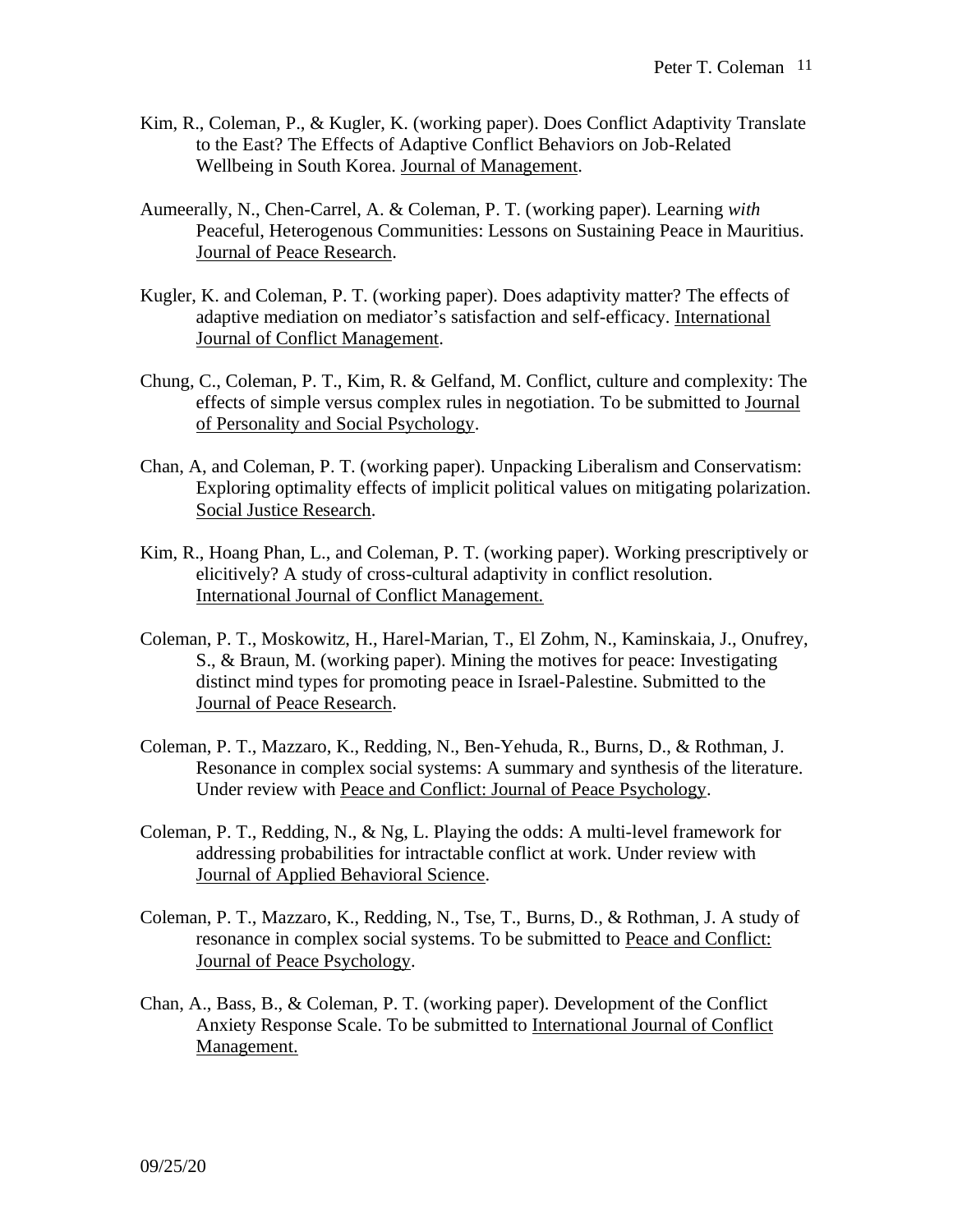Redding, N. & Coleman, P. T. (2016). Leadership competencies for addressing complex, dynamic conflicts. To be submitted to Journal of Applied Behavioral Studies.

#### **Book Chapters**

- Fisher, J. & Coleman, P. T. (2019). The fractal nature of intractable conflict: Implications for sustainable transformation. In L. Kriesberg, L. & C. Gerard (Eds.) Transforming Intractable Conflict. Rowman and Littlefield International.
- Liebovitch, L. S., Coleman, P. T., Futran, D., Lee, D., Lichter, T., Burgess, N., Maksumov, D., & Celine, R. (2018). Modeling the dynamics of sustainable peace. In U. Strawinska-Zanko & L. S. Liebovitch (Eds.) Mathematical Modeling of Social Relationships*.* New York: Springer.
- Coleman, P. T., & Ricigliano, R. (2017). Getting in Sync: What to do when problem solving fails to fix the problem. In A. Schneider  $&C$ . Honeyman (Eds.), The Negotiator's Desk Reference (pp. ). Chicago: American Bar Association Books.
- Coleman, P. T., Redding, N., & Fisher, J. (2017). Understanding Intractable Conflict. In A. Schneider & C. Honeyman (Eds.), The Negotiator's Desk Reference (pp. ). Chicago: American Bar Association Books.
- Coleman, P. T., Redding, N., & Fisher, J. (2017). Influencing Intractable Conflict. In A. Schneider & C. Honeyman (Eds.), The Negotiator's Desk Reference (pp.). Chicago: American Bar Association Books.
- Coleman, P. T., Kugler, K, & Mazzaro, K. (2016). Getting beyond win-lose and win-win: A situated model of adaptive mediation. In K. Bollen, M. Euwema, & M. Lordea (Eds.), Advancing workplace mediation: Integrating theory and practice. Springer Verlag.
- Coleman, P. T. (2012). Smart Peace An Anti-Peace Mediation Approach. In (Touko Piiparinen & Ville Brummer, Eds) Global networks of peace mediation: Prospects and avenues for Finland as a peacemaker. The European Peace Research Association (EuPRA) Tampere, Finland.
- Coleman. P. T., Vallacher, R., & Nowak, A. (2012). Tackling the great debate: Naturenurture, consistency, and the basic dimensions of social relations. In P. T. Coleman (Ed.), Conflict, Cooperation and Justice: The Intellectual Legacy of Morton Deutsch. Springer.
- Coleman. P. T. (2012). The power of ideas: The legacy of Morton Deutsch. In P. T. Coleman (Ed.), Conflict, Cooperation and Justice: The Intellectual Legacy of Morton Deutsch. Springer.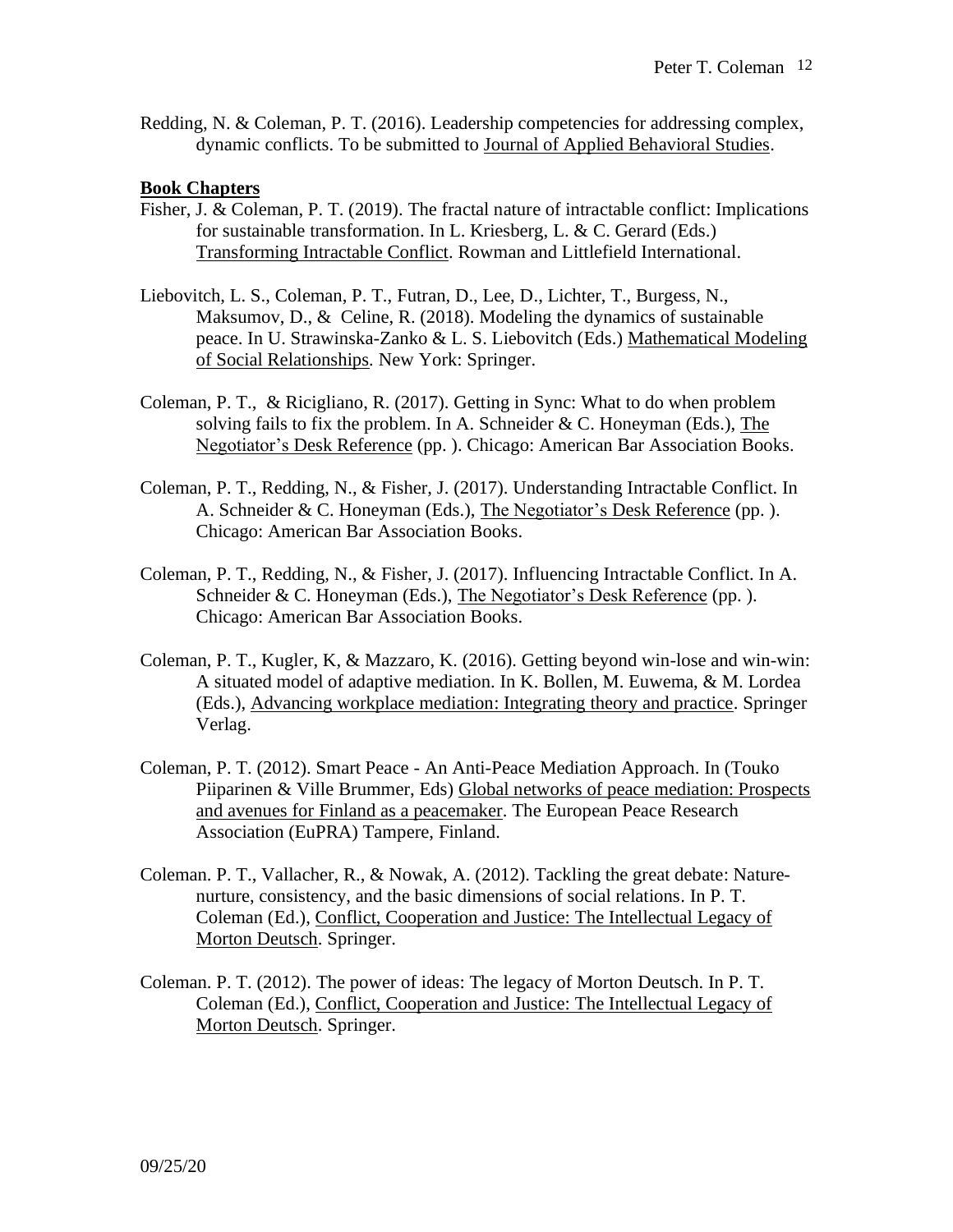- Deutsch, M., & Coleman, P. T. (2012). The psychological components of sustainable peace: An introduction. In P. T. Coleman, M. and Deutsch (Eds.), Psychology's Contributions to Sustainable Peace. Springer.
- Coleman. P. T. (2012). Conflict resolution and peace. In P. T. Coleman, M. and Deutsch (Eds.), Psychology's Contributions to Sustainable Peace. Springer.
- Nowak, A., Bui-Wrzosinska, L., Vallacher, R., & Coleman, P. T. (2012). Complexity and peace. In P. T. Coleman, M. and Deutsch (Eds.), Psychology's Contributions to Sustainable Peace. Springer.
- Coleman. P. T. (2012). The Essence of Peace? Toward a comprehensive and parsimonious model of sustainable peace. In P. T. Coleman, M. and Deutsch (Eds.), Psychological Contributions to Sustainable Peace. Springer.
- Vallacher, R., Coleman, P. T., & Nowak, A., Bui-Wrzosinska, L. (2012). Why do conflicts become intractable? The dynamical perspective on malignant social relations. In L. R. Tropp (Ed.), The Oxford Handbook of Intergroup Conflict. New York: Oxford University Press.
- Bui-Wrzosinska, L., Coleman, P. T., Vallacher, R., Nowak, A., & Bartoli, A. (2012). Moving from a system of war toward a system of peace: A dynamical systems perspective on peacemaking. In A. Bartoli, S. Allen-Nan (Eds.), Peacemaking.
- Vallacher, R., Coleman, P. T., & Nowak. A. (2012). Dynamical systems theory: Applications to peace and conflict. In D. Christie and C. Montiel (Eds.), The Encyclopedia of Peace Psychology. Wiley-Blackwell. Named *American Library Association Outstanding Reference Source of 2013*.
- Coleman, P. T., Vallacher, R., Nowak, A., Bui-Wrzosinska, L., & Bartoli, A. (2011). Navigating the landscape of conflict: Applications of dynamical systems theory to protracted social conflict. In Ropers, N. (Ed.), Systemic Thinking and Conflict Transformation. Berlin, Germany: Berghof Foundation for Peace Support.
- Goldman, J., Coleman, P. T., and Kugler, K. (2011). Humiliation and protracted conflict: Theoretical, experimental, and methodological findings. In E. Lindner and Hartling, L. M. (Eds.), Humiliation and Human Dignity. Springer-Verlag.
- Liebovitch, L. S., Vallacher, R. R., Nowak, A., Coleman, P. T., Bartoli, A., &Bui-Wrzosinska, L. (2011). Mathematical models of the dynamics of conflict. In A. W. Davidson & M. A. Ray (Eds.), Nursing, caring and complexity science: for human-environment well-being. New York: Springer.
- Coleman, P. T., Vallacher, R., Nowak, A., Bui-Wrzosinska, L., Bartoli, A. (2009).A Systemic Approach to Peace: Lessons from Mozambique (In Arabic). In M. Deutsch, P. T. Coleman, and E. Marcus (Eds.) A Guiding Handbook for Conflict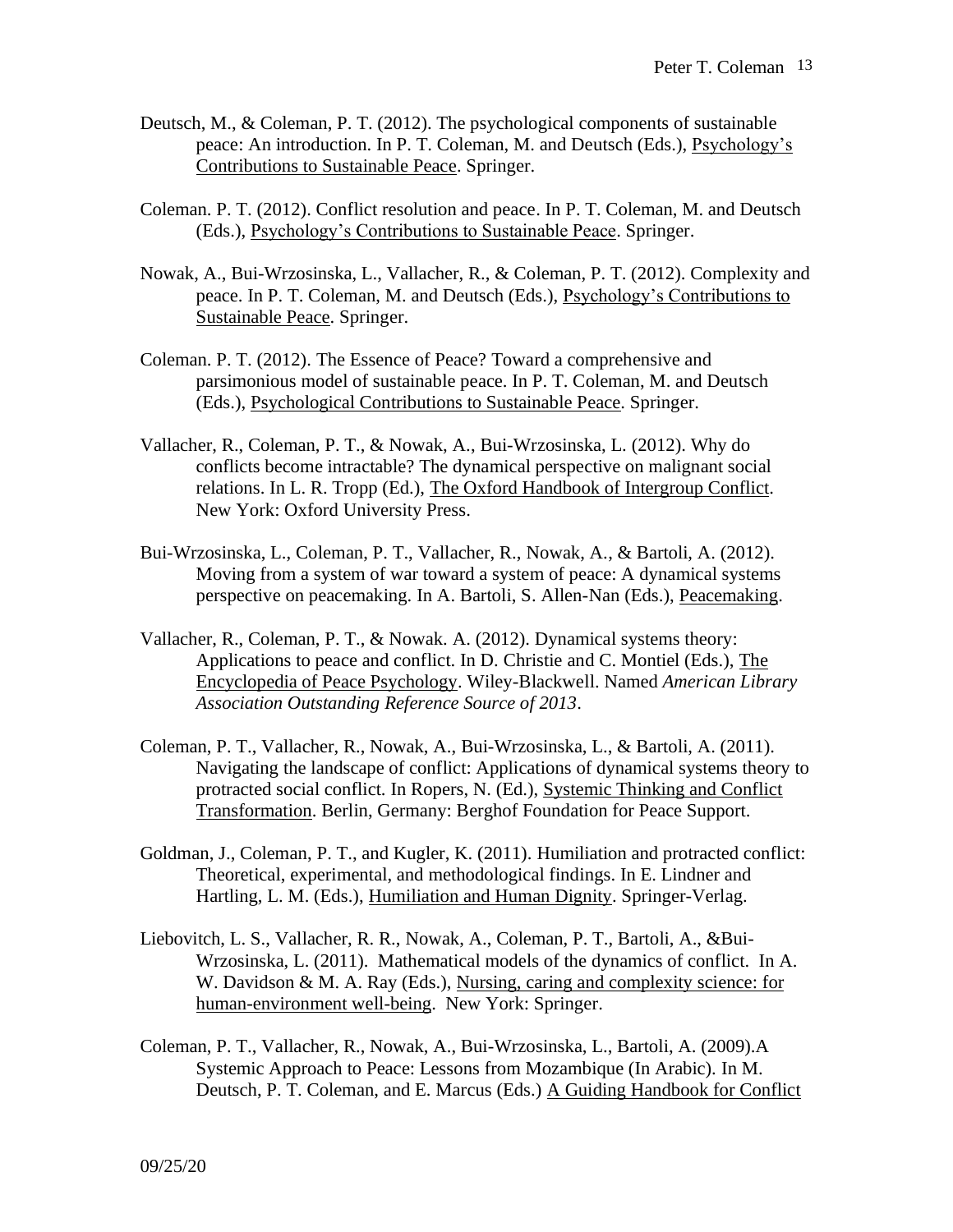Resolution in The Arab World. New York: International Center for Cooperation and Conflict Resolution Publications.

- Coleman, P.T., (2009). Power and Conflict (In Arabic). In M. Deutsch, P. T. Coleman, and E. Marcus (Eds.) A Guiding Handbook for Conflict Resolution in The Arab World. New York: International Center for Cooperation and Conflict Resolution Publications.
- Coleman, P. T. (2009). A tale of two theories: Implicit theories of power and powersharing in organizations. In D. Tjosvold and B. van Knippenberg (Eds.), Power and Interdependence in Organizations. Cambridge: Cambridge University Press.
- Nowak, A., Vallacher, R., Bui-Wrzosinska, L., &Coleman, P. T. (2006). Attracted to conflict: A dynamical perspective on malignant social relations. In A. Golec  $& K$ . Skarzynska (Eds.),Understanding social change: Political psychology in Poland. Haauppague NY: Nova Science Publishers Ltd.
- Coleman, P. T., Bui-Wrzosinska, L., Vallacher, R., & Nowak, A. (2006). Approaching Protracted Conflicts as Dynamical Systems: Guidelines and Methods for Intervention. In A. Schneider & C. Honeyman (Eds.), The Negotiator's Fieldbook (pp. 61-74). Chicago: American Bar Association Books.
- Coleman, P. T. and Voronov, M. (2005).Power in groups and organizations. Reprinted in M. West, D. Tjosvold, & K. G. Smith (Eds.) The Essentials of Teamworking: International Perspective. New York: John Wiley & Sons.
- Coleman, P. T. and Voronov, M. (2003).Power in groups and organizations. In M. West, D. Tjosvold, & K. G. Smith (Eds.) The International Handbook of Organizational Teamwork and Cooperative Working (pp. 229-254). New York: John Wiley & Sons.
- Coleman, P. T. & Deutsch, M. (2001). Introducing cooperation and conflict resolution into schools: A systems approach. In Christie, Wagner & Winter (Eds.) Peace, Conflict and Violence: Peace Psychology for the 21<sup>st</sup> Century (223-239). Prentice Hall.
- Coleman, P. T. & Deutsch, M. (1998). The mediation of inter-ethnic conflict in schools*.* Reprinted in Weiner (Ed.) The Handbook of Interethnic Coexistence (pp. 447- 463).New York: Continuum.
- Coleman, P. T. & Deutsch, M. (1995). The mediation of inter-ethnic conflict in schools*.* In Hawley, W. D. & Jackson, A.W. (Eds.) Toward a Common Destiny: Improving Race and Ethnic Relations in America*.* San Francisco: Jossey-Bass.

#### **Other Publications** (Selected)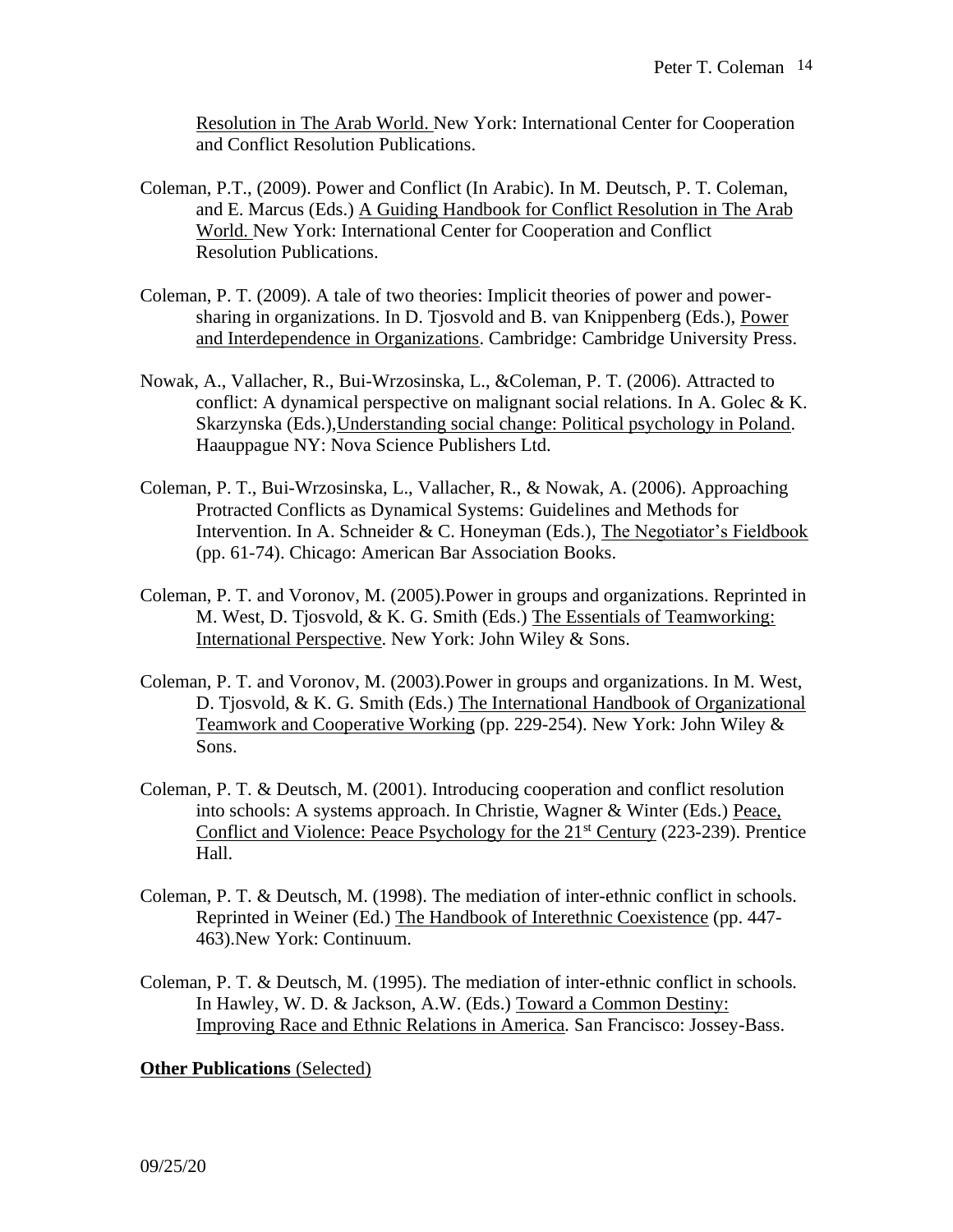- Telang, H., Peshin, A., Joshi, A., Chen-Carrel, A., Liebovitch, L., & Coleman, P. T. (2019). Employing NLP Techniques to Analyze Traits of Sustainably Peaceful Societies. Bloomberg Data Science.
- Coleman, P. T. (2018). Half the peace: The fear challenge and the case for promoting peace. Published in Courier on August 26, 2018. [https://www.stanleyfoundation.org/articles.cfm?id=875&title=The-Good-of-](https://www.stanleyfoundation.org/articles.cfm?id=875&title=The-Good-of-Global-Governance)[Global-Governance](https://www.stanleyfoundation.org/articles.cfm?id=875&title=The-Good-of-Global-Governance)
- Coleman, P. T., and Donahue, J. (2018). Costa Rica: Choosing a path to peace. Published in Courier on August 26, 2018. [https://www.stanleyfoundation.org/articles.cfm?id=875&title=The-Good-of-](https://www.stanleyfoundation.org/articles.cfm?id=875&title=The-Good-of-Global-Governance)[Global-Governance](https://www.stanleyfoundation.org/articles.cfm?id=875&title=The-Good-of-Global-Governance)
- Coleman, P. T. (2018). The science of teamwork: Five actionable lessons for the lab. Posted on Psychology Today on June 14, 2018. [https://www.psychologytoday.com/us/blog/the-five-percent/201806/the-science](https://www.psychologytoday.com/us/blog/the-five-percent/201806/the-science-teamwork)[teamwork](https://www.psychologytoday.com/us/blog/the-five-percent/201806/the-science-teamwork)
- Coleman, P. T. (2018). Lawmakers, to repair our polarized Congress, make DC your home. Published in The Hill on May 16, 2018. [http://thehill.com/opinion/campaign/388007-lawmakers-to-help-repair-our](http://thehill.com/opinion/campaign/388007-lawmakers-to-help-repair-our-polarized-congress-make-dc-your-home)[polarized-congress-make-dc-your-home](http://thehill.com/opinion/campaign/388007-lawmakers-to-help-repair-our-polarized-congress-make-dc-your-home)
- Coleman, P. T., and Bass, R. (2018). Conflict Intelligence and Systemic Wisdom: A Paradigm Shifting Framework for Engaging Conflict in a Complex, Dynamic World. Posted on Signal Newsletter of the International Association of Conflict Management April, 2018.<https://iafcm.org/index.php/signal-april-2018-ciqsw/>
- Coleman, P. T. (2018). To Sustain Peace, UN Should Embrace Complexity and Be UN-Heroic. Posted on State of the Planet on March 22, 2018. <http://blogs.ei.columbia.edu/2018/03/22/sustainable-peace-un-challenges/>
- Coleman, P. T. (2018). Half the Peace: The Fear Challenge and the Case for Promoting Peace. Published on Global Observatory on March 19, 2018. [https://theglobalobservatory.org/2018/03/half-the-peace-fear-challenge](https://theglobalobservatory.org/2018/03/half-the-peace-fear-challenge-promoting-peace/)[promoting-peace/](https://theglobalobservatory.org/2018/03/half-the-peace-fear-challenge-promoting-peace/)
- Coleman, P. T., Douglas P. Fry, Larry S. Liebovitch, Jaclyn Donahue, Joshua Fisher, Beth Fisher-Yoshida, and Philippe Vandenbroeck (2018). The Science of Sustaining Peace: What the UN should learn about peaceful societies. Psychology Today, posted February 13, 2018. [https://www.psychologytoday.com/us/blog/the](https://www.psychologytoday.com/us/blog/the-five-percent/201802/the-science-sustaining-peace)[five-percent/201802/the-science-sustaining-peace](https://www.psychologytoday.com/us/blog/the-five-percent/201802/the-science-sustaining-peace)
- Coleman, P. T. (2017). Tired of Feeling Divided? What Americans can do to De-Polarize our Nation. Psychology Today, Posted Nov 09, 2017.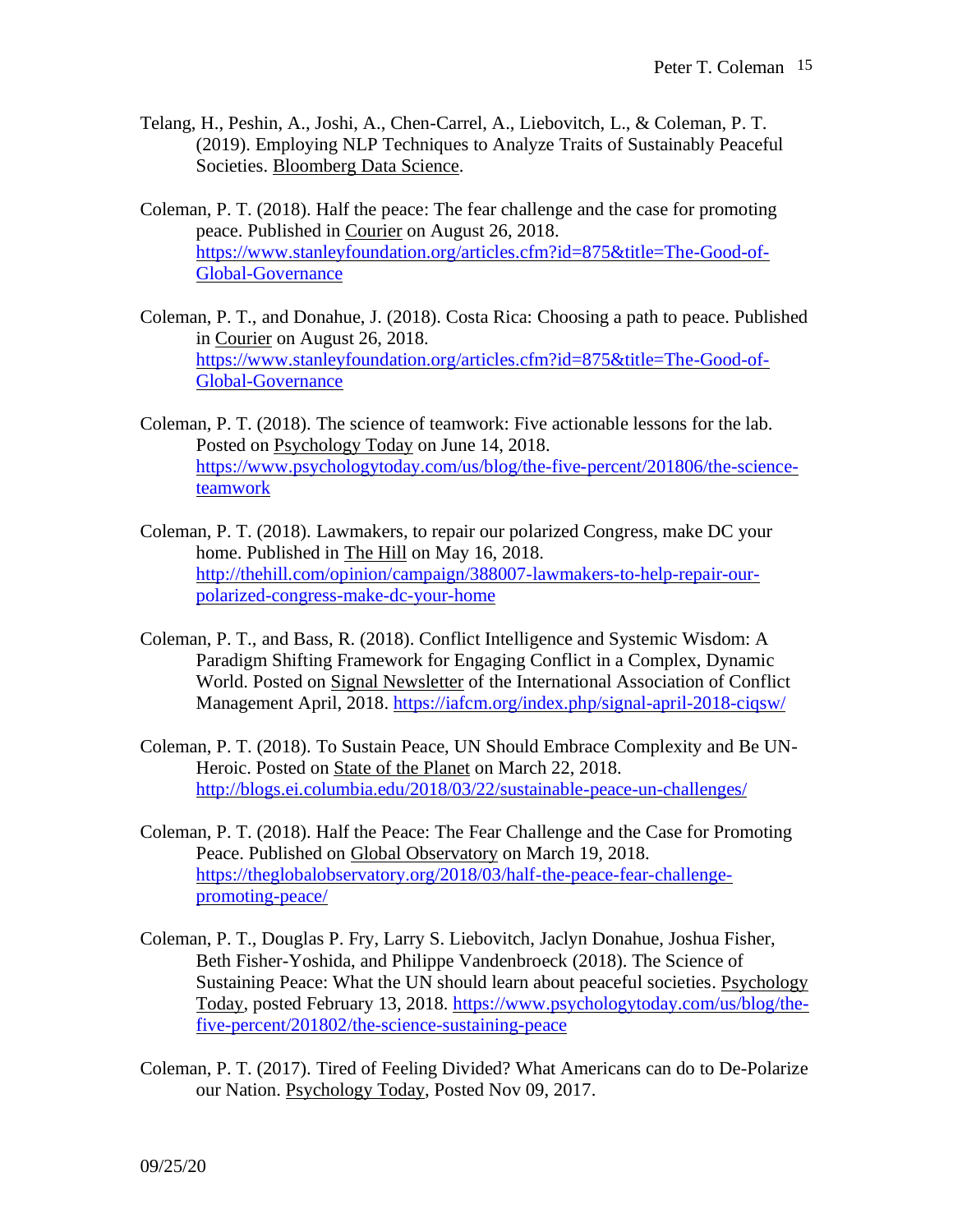[https://www.psychologytoday.com/blog/the-five-percent/201711/tired-feeling](https://www.psychologytoday.com/blog/the-five-percent/201711/tired-feeling-divided)[divided](https://www.psychologytoday.com/blog/the-five-percent/201711/tired-feeling-divided)

- Coleman, P. T. (2017). A 10-point strategy for responding to sexual harassment: How to turn up the pressure on harassers. Psychology Today, Posted Oct 12, 2017. [https://www.psychologytoday.com/blog/the-five-percent/201710/10-point](https://www.psychologytoday.com/blog/the-five-percent/201710/10-point-strategy-responding-sexual-harassment)[strategy-responding-sexual-harassment](https://www.psychologytoday.com/blog/the-five-percent/201710/10-point-strategy-responding-sexual-harassment)
- Coleman, P. T. (2017). A series of 10 blog posts: Ten big ideas on peace and justice from the career of Morton Deutsch. Psychology Today, Posted August 10-Oct 12, 2017. https://www.psychologytoday.com/blog/the-five-percent/201710/how-canwe-promote-sense-global-community.
- Coleman, P. T. & Ferguson, R. (2016). What to do if your boss asks you to break the rules. Harvard Business Review, January 7, 2016. [https://hbr.org/2016/01/what](https://hbr.org/2016/01/what-to-do-if-your-boss-asks-you-to-break-the-rules)[to-do-if-your-boss-asks-you-to-break-the-rules](https://hbr.org/2016/01/what-to-do-if-your-boss-asks-you-to-break-the-rules)
- Coleman, P. T. (2016). Conflict and Justice in Trump's America: A nine-point strategy for resistance, resolution and reconciliation. Editorial opinion published in The Huffington Post and Psychology Today November 21, 2016. [http://www.huffingtonpost.com/entry/conflict-and-justice-in-donald-trumps](http://www.huffingtonpost.com/entry/conflict-and-justice-in-donald-trumps-america-a-nine_us_583321bbe4b0d28e552152c7)[america-a-nine\\_us\\_583321bbe4b0d28e552152c7](http://www.huffingtonpost.com/entry/conflict-and-justice-in-donald-trumps-america-a-nine_us_583321bbe4b0d28e552152c7)
- Coleman, P. T. (2016). Racism and violence in America: What are white allies to do?. Editorial opinion published in The Huffington Post and Psychology Today July 11, 2016. [http://www.huffingtonpost.com/entry/racism-and-violence-in-america](http://www.huffingtonpost.com/entry/racism-and-violence-in-america-what-are-white-allies_us_57841603e4b09c5504c3eb19)[what-are-white-allies\\_us\\_57841603e4b09c5504c3eb19](http://www.huffingtonpost.com/entry/racism-and-violence-in-america-what-are-white-allies_us_57841603e4b09c5504c3eb19)
- Coleman, P. T. (2016). Don't blame Trump: Heal thyself America. Editorial opinion published in The Huffington Post and Psychology Today July 24, 2016. [http://www.huffingtonpost.com/entry/dont-blame-trump-heal-thyself](http://www.huffingtonpost.com/entry/dont-blame-trump-heal-thyself-america_us_5794d247e4b0e002a3138ef1)[america\\_us\\_5794d247e4b0e002a3138ef1](http://www.huffingtonpost.com/entry/dont-blame-trump-heal-thyself-america_us_5794d247e4b0e002a3138ef1)
- Coleman, P. T. (2016). How to resolve conflict with an app. Editorial opinion published in Psychology Today February 18, 2016. [https://www.psychologytoday.com/blog/the-five-percent/201602/how-resolve](https://www.psychologytoday.com/blog/the-five-percent/201602/how-resolve-conflict-app)[conflict-app](https://www.psychologytoday.com/blog/the-five-percent/201602/how-resolve-conflict-app)
- Coleman, P. T. (2015). A vision for peace in America. Editorial opinion published in The Huffington Post and Psychology Today December 7, 2015. [http://www.huffingtonpost.com/peter-t-coleman-phd/a-vision-of-peace-for](http://www.huffingtonpost.com/peter-t-coleman-phd/a-vision-of-peace-for-ame_b_8743088.html)[ame\\_b\\_8743088.html](http://www.huffingtonpost.com/peter-t-coleman-phd/a-vision-of-peace-for-ame_b_8743088.html)
- Coleman, P. T. and Ferguson, R. (2015). Inequality on the rise? Workers of America Adapt! Editorial opinion published in The Huffington Post and Psychology Today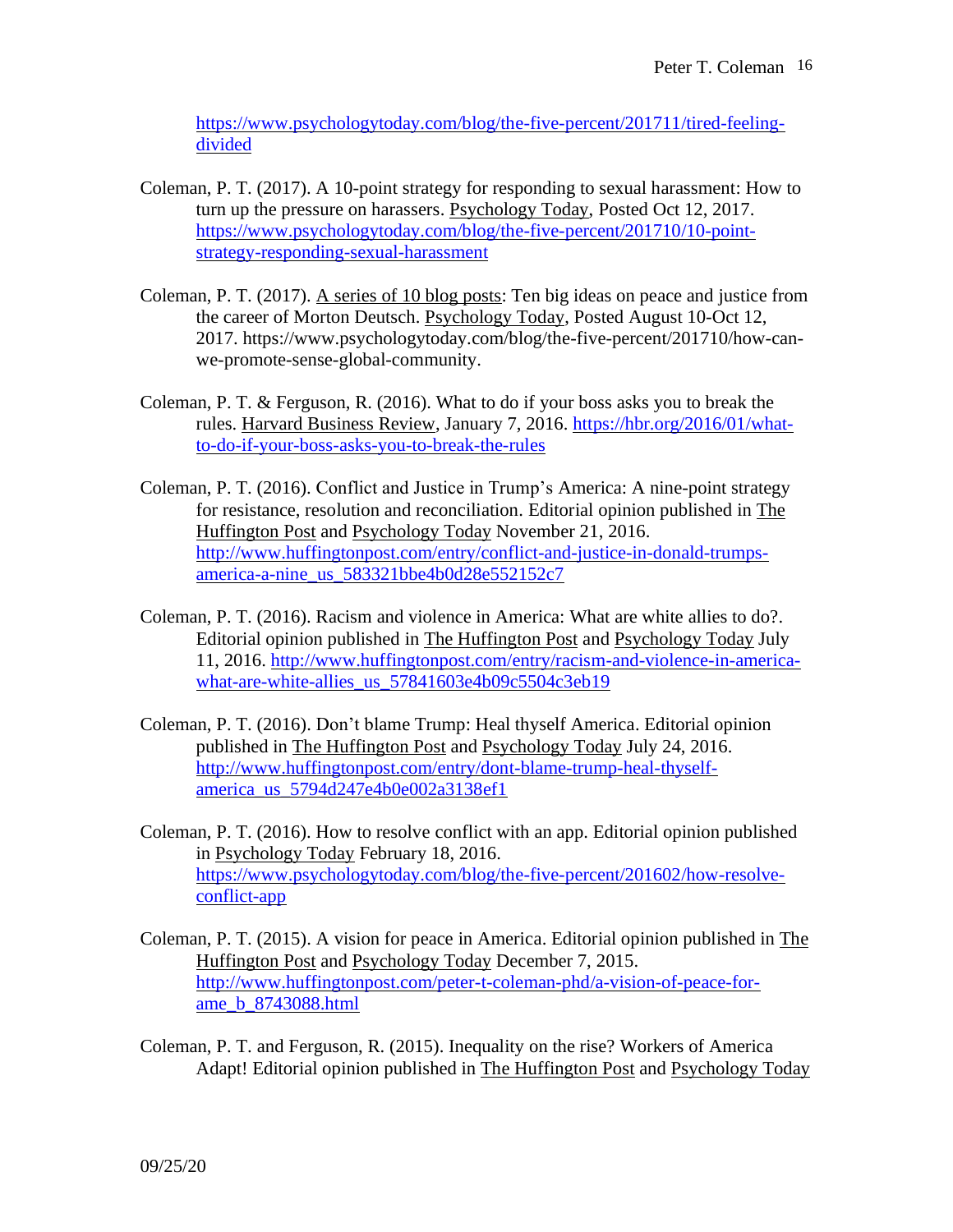February 14, 2015. [http://www.huffingtonpost.com/peter-t-coleman](http://www.huffingtonpost.com/peter-t-coleman-phd/inequality-on-the-rise-workers-of-america-adapt_b_6683658.html)[phd/inequality-on-the-rise-workers-of-america-adapt\\_b\\_6683658.html](http://www.huffingtonpost.com/peter-t-coleman-phd/inequality-on-the-rise-workers-of-america-adapt_b_6683658.html)

- Coleman, P. T. and Ferguson, R. (2014). Quit gushing: Richard Branson's unlimited vacation is a trick. Editorial opinion published in Time, September 29, 2014. <http://time.com/3446598/richard-branson-wrong-about-vacation/>
- Coleman, P. T. (2014). The power of moral complexity Editorial opinion published in The Huffington Post and Psychology Today September 17, 2014. [http://www.huffingtonpost.com/peter-t-coleman-phd/the-power-of-moral](http://www.huffingtonpost.com/peter-t-coleman-phd/the-power-of-moral-comple_b_5836394.html)comple **b** 5836394.html
- Coleman, P. T. and Ferguson, R. (2014). Mad with power? Editorial opinion published in The Huffington Post and Psychology Today August 29, 2014. [http://www.huffingtonpost.com/peter-t-coleman-phd/mad-with](http://www.huffingtonpost.com/peter-t-coleman-phd/mad-with-power_b_5736728.html)[power\\_b\\_5736728.html](http://www.huffingtonpost.com/peter-t-coleman-phd/mad-with-power_b_5736728.html)
- Coleman, P. T. and Mazzaro, K. (2013). The beginning of peace? Editorial opinion published in The Huffington Post and Psychology Today November 27, 2013. [http://www.huffingtonpost.com/peter-t-coleman-phd/global-peace](http://www.huffingtonpost.com/peter-t-coleman-phd/global-peace-index_b_4350532.html)[index\\_b\\_4350532.html](http://www.huffingtonpost.com/peter-t-coleman-phd/global-peace-index_b_4350532.html)
- Coleman, P. T. (2013). Communicating with rogue states: The power of the weak. Editorial opinion published in The Huffington Post and Psychology Today April 15, 2013 [http://www.huffingtonpost.com/peter-t-coleman-phd/communicating](http://www.huffingtonpost.com/peter-t-coleman-phd/communicating-with-rogue-_b_3084320.html)with-rogue- $\bar{b}$  3084320.html
- Coleman, P. T. (2013). The consequences of our games. Editorial opinion published in The Huffington Post and Psychology Today January 1, 2013. [http://www.huffingtonpost.com/peter-t-coleman-phd/consequences-of-our](http://www.huffingtonpost.com/peter-t-coleman-phd/consequences-of-our-games_b_2392695.html)[games\\_b\\_2392695.html](http://www.huffingtonpost.com/peter-t-coleman-phd/consequences-of-our-games_b_2392695.html)
- Coleman, P. T. (2012). The decade for peace in Israel-Palestine. Editorial opinion published in The Huffington Post and Psychology Today May 14, 2012. [http://www.huffingtonpost.com/peter-t-coleman-phd/the-decade-for-peace-in](http://www.huffingtonpost.com/peter-t-coleman-phd/the-decade-for-peace-in-i_b_1514383.html)[i\\_b\\_1514383.html](http://www.huffingtonpost.com/peter-t-coleman-phd/the-decade-for-peace-in-i_b_1514383.html)
- Coleman, P. T. (2012). President Obama's mixed-motive dilemma. Editorial opinion published in The Huffington Post, February 3, 2012. [http://www.huffingtonpost.com/peter-t-coleman-phd/president-obamas](http://www.huffingtonpost.com/peter-t-coleman-phd/president-obamas-mixedmot_b_1253114.html)[mixedmot\\_b\\_1253114.html](http://www.huffingtonpost.com/peter-t-coleman-phd/president-obamas-mixedmot_b_1253114.html)
- Ben-Yehuda, R. & Coleman, P. T. (2011). Awakening to women: The Nobel effect. Editorial opinion published in The Huffington Post, October 17, 2011. [http://www.huffingtonpost.com/roi-benyehuda/awakening-to-women-the](http://www.huffingtonpost.com/roi-benyehuda/awakening-to-women-the-no_b_1011459.html)[no\\_b\\_1011459.html](http://www.huffingtonpost.com/roi-benyehuda/awakening-to-women-the-no_b_1011459.html)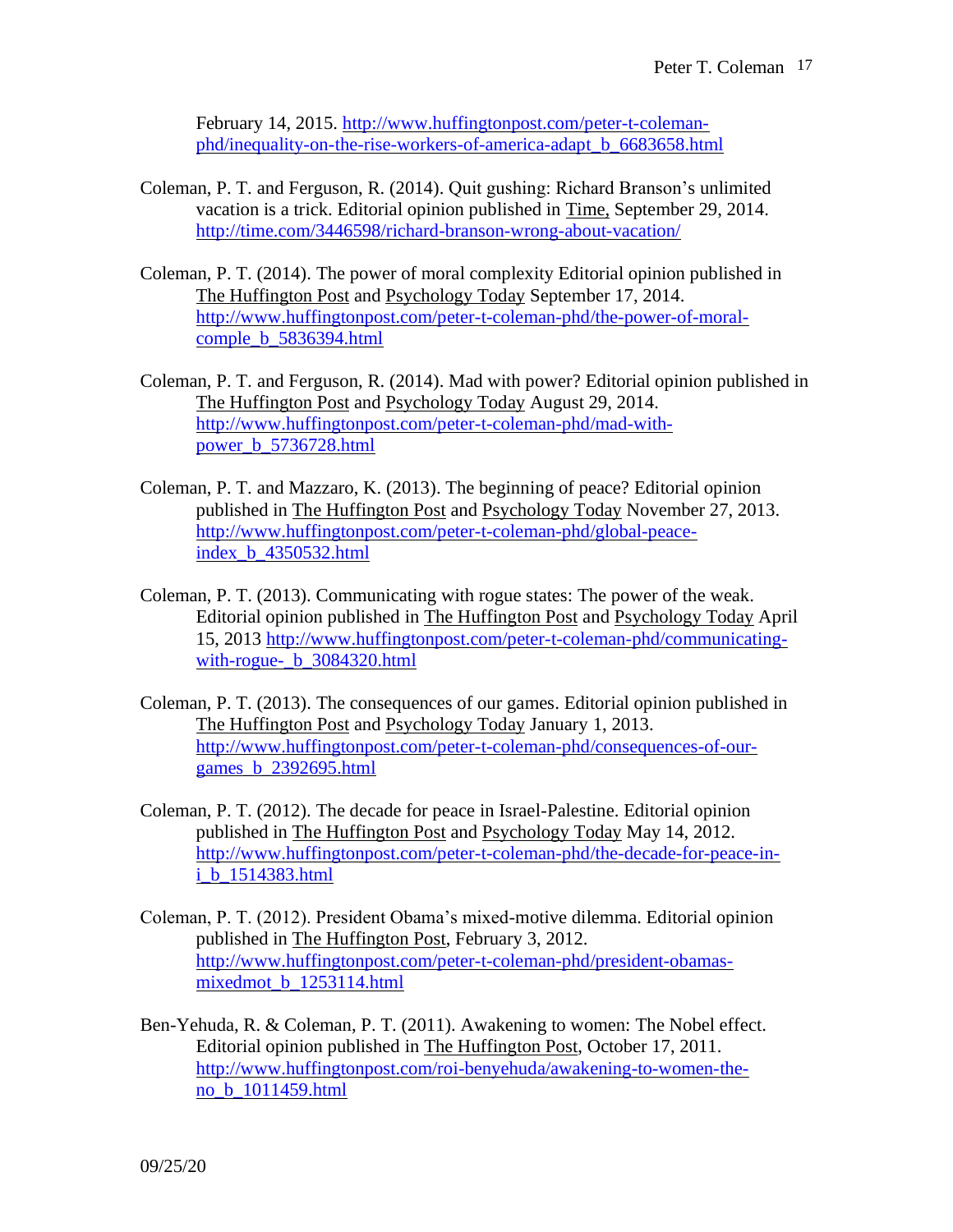- Coleman, P. T. (2011). The Mandela doctrine: Lessons for Obama. Editorial opinion published in The Huffington Post, September 20, 2011. [http://www.huffingtonpost.com/peter-t-coleman-phd/the-mandela](http://www.huffingtonpost.com/peter-t-coleman-phd/the-mandela-doctrine_b_972686.html)[doctrine\\_b\\_972686.html](http://www.huffingtonpost.com/peter-t-coleman-phd/the-mandela-doctrine_b_972686.html)
- Coleman, P. T. (2011). The mathematics of Middle East conflict and peace. Editorial opinion published in The Huffington Post, July 1, 2011. [http://www.huffingtonpost.com/peter-t-coleman-phd/the-mathematics-of](http://www.huffingtonpost.com/peter-t-coleman-phd/the-mathematics-of-middle_b_887723.html)[middle\\_b\\_887723.html](http://www.huffingtonpost.com/peter-t-coleman-phd/the-mathematics-of-middle_b_887723.html)
- Coleman, P. T. (2011). Ethnic divisions and the fall of the Arab Spring: What's in a name?. Editorial opinion published in The Huffington Post, June 10, 2011. [http://www.huffingtonpost.com/peter-t-coleman-phd/ethnic-divisions-and-the-](http://www.huffingtonpost.com/peter-t-coleman-phd/ethnic-divisions-and-the-_b_874771.html) [\\_b\\_874771.html](http://www.huffingtonpost.com/peter-t-coleman-phd/ethnic-divisions-and-the-_b_874771.html)
- Coleman, P. T. (2011). Are peacemakers helping or harming? Conflict resolution and the science-practice gap. Editorial opinion published in The Huffington Post, May 27, 2011. [http://www.huffingtonpost.com/peter-t-coleman-phd/are-peacemakers](http://www.huffingtonpost.com/peter-t-coleman-phd/are-peacemakers-helping-o_b_867967.html)[helping-o\\_b\\_867967.html](http://www.huffingtonpost.com/peter-t-coleman-phd/are-peacemakers-helping-o_b_867967.html)
- Coleman, P. T. (2011). Seasons of change in the Arab world: For better or worse? Editorial opinion published in The Huffington Post, May 20, 2011. [http://www.huffingtonpost.com/peter-t-coleman-phd/seasons-of-change-in-the-](http://www.huffingtonpost.com/peter-t-coleman-phd/seasons-of-change-in-the-_b_864831.html) [\\_b\\_864831.html](http://www.huffingtonpost.com/peter-t-coleman-phd/seasons-of-change-in-the-_b_864831.html)
- Deutsch, M. & Coleman, P. T. (2011). Bottom-up peace. Editorial opinion published in The Huffington Post, April 22, 2011. [http://www.huffingtonpost.com/peter-t](http://www.huffingtonpost.com/peter-t-coleman-phd/bottomup-peace_b_848164.html)[coleman-phd/bottomup-peace\\_b\\_848164.html](http://www.huffingtonpost.com/peter-t-coleman-phd/bottomup-peace_b_848164.html)
- Coleman, P. T., & Gratch, A. (2011). Give peace a (last) chance. Editorial opinion published in The Huffington Post, March 7, 2011. [http://www.huffingtonpost.com/peter-t-coleman-phd/give-peace-a-last](http://www.huffingtonpost.com/peter-t-coleman-phd/give-peace-a-last-chance_b_830420.html)[chance\\_b\\_830420.html](http://www.huffingtonpost.com/peter-t-coleman-phd/give-peace-a-last-chance_b_830420.html)
- Coleman, P. T. (2011). Washington is fixed and needs to be broken. Editorial opinion published in The Huffington Post, January 19, 2011. [http://www.huffingtonpost.com/peter-t-coleman-phd/washington-is-fixed-and](http://www.huffingtonpost.com/peter-t-coleman-phd/washington-is-fixed-and-n_b_811307.html)[n\\_b\\_811307.html](http://www.huffingtonpost.com/peter-t-coleman-phd/washington-is-fixed-and-n_b_811307.html)
- Coleman, P. T., & Ferguson, R. (2010).Leadership in the time of Obama. Editorial opinion published in The Huffington Post, March 19, 2010. [http://www.huffingtonpost.com/peter-t-coleman-phd/leadership-in-the-time](http://www.huffingtonpost.com/peter-t-coleman-phd/leadership-in-the-time-of_b_505680.html)[of\\_b\\_505680.html](http://www.huffingtonpost.com/peter-t-coleman-phd/leadership-in-the-time-of_b_505680.html)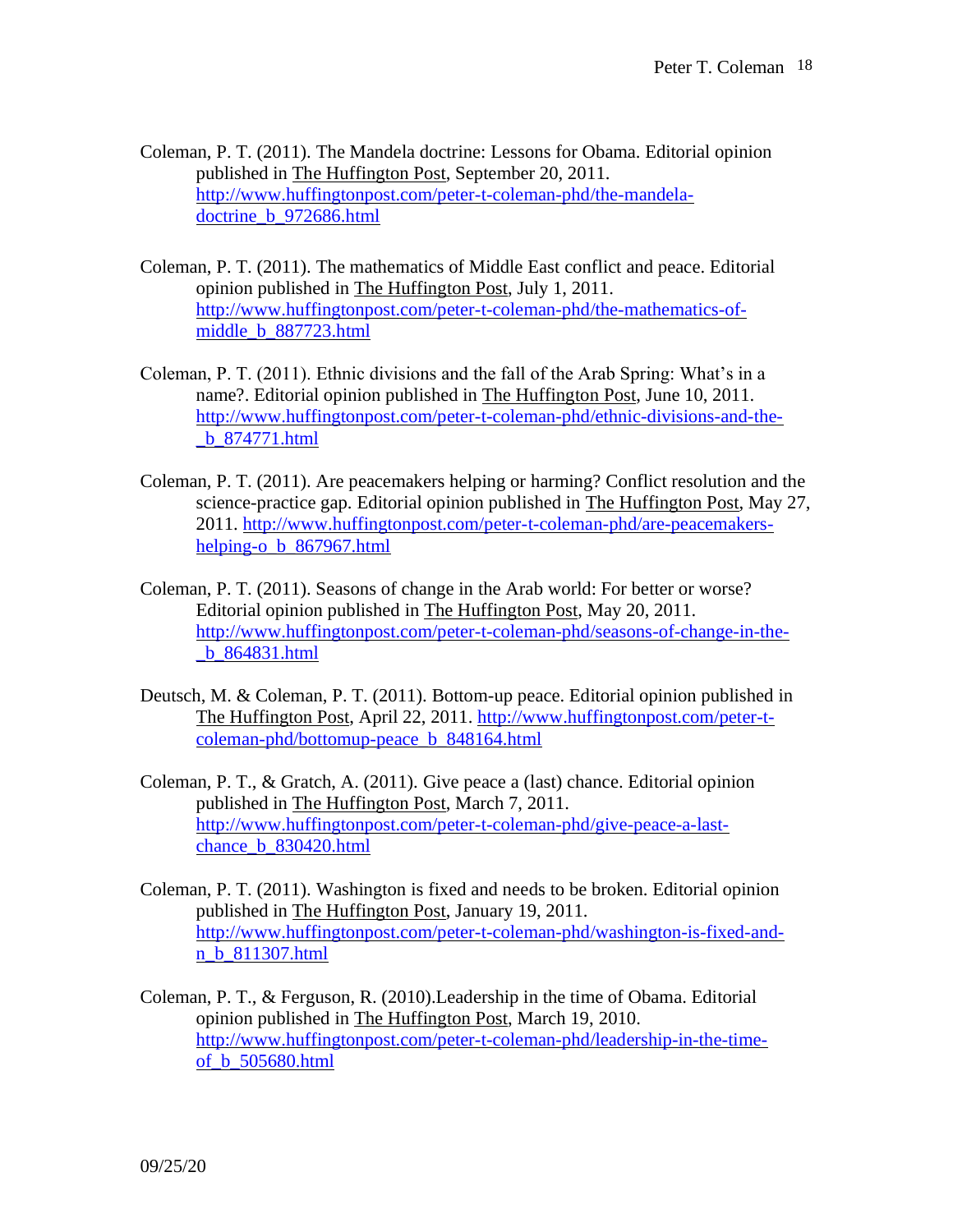- Coleman, P. T. (2004). School violence and safety. Editorial opinion published in The New York Sun, February 26<sup>th</sup>, 2004. New York, NY.
- Goldman, J. S., & Coleman, P. T. (2004). How humiliation fuels intractable conflict: The effects of emotional roles on recall and reactions to humiliation. Paper published on HumiliationStudies.org. New York: Human Dignity and Humiliation Studies. <http://www.humiliationstudies.org/news/archives/000403.html>
- Coleman, P. T. & Bartoli, A. (2003). Dealing with Extremists. Paper published on BeyondIntractability.org. Boulder: Conflict Resolution Consortium. [http://www.beyondintractability.org/m/dealing\\_extremists.jsp](http://www.beyondintractability.org/m/dealing_extremists.jsp)
- Coleman, P. T. (2003). An outsider's reflections on the relationship between transformative learning and conflict. Paper published in the proceedings for the 5 th International Conference on Transformative Learning. New York: Teachers College. [http://www.tlconference.org/proceedings/Coleman P TF.pdf](http://www.tlconference.org/proceedings/Coleman%20P%20TF.pdf)
- Coleman, P. T. & Deutsch, M. (2000). Cooperation, conflict resolution and school violence: A systems approach. Policy brief developed by the Choices in Preventing Youth Violence initiative. Institute for Urban and Minority Education, Teachers College, Columbia University.
- Coleman, P. T. (1999). Constructive political controversy. A briefing paper for Psychologists for Social Responsibility. In *Psychologists for Social Responsibility Newsletter*, Spring, 1999, Vol. 18 (1).

#### **EDITORIAL WORK**

Editorial Board, Peace and Conflict: Journal of Peace Psychology, 2001-present.

Editorial Board, Conflict Resolution Quarterly, 2008-present.

Ad hoc Reviewer, American Psychologist*,* Journal of Applied Social Psychology, Group Decision and Negotiation, Journal of Peace Research, Conflict Resolution Quarterly, PANAS, Teachers College Record.

#### **REPORTS**

- Donahue, J., Rucki, K., Coleman, P.T., & Fisher, J. (2017). Mapping Sustainable Peace in the Basque Country: A Ground-truthing pilot of the Sustainable Peace Project*.* Report. New York: The Advanced Consortium on Cooperation, Conflict, and Complexity.
- Mazzaro, K., Coleman, P. T., Fisher-Yoshida, B., Fisher, J. Fry, D. P., Liebovitch, L. S., Ortiz, S., Aguilar, D., & Vandenbroeck, P. (2015). Realizing Sustainable Peace: Expert Survey Report. New York: The Advanced Consortium on Cooperation, Conflict and Complexity at The Earth Institute at Columbia University. Available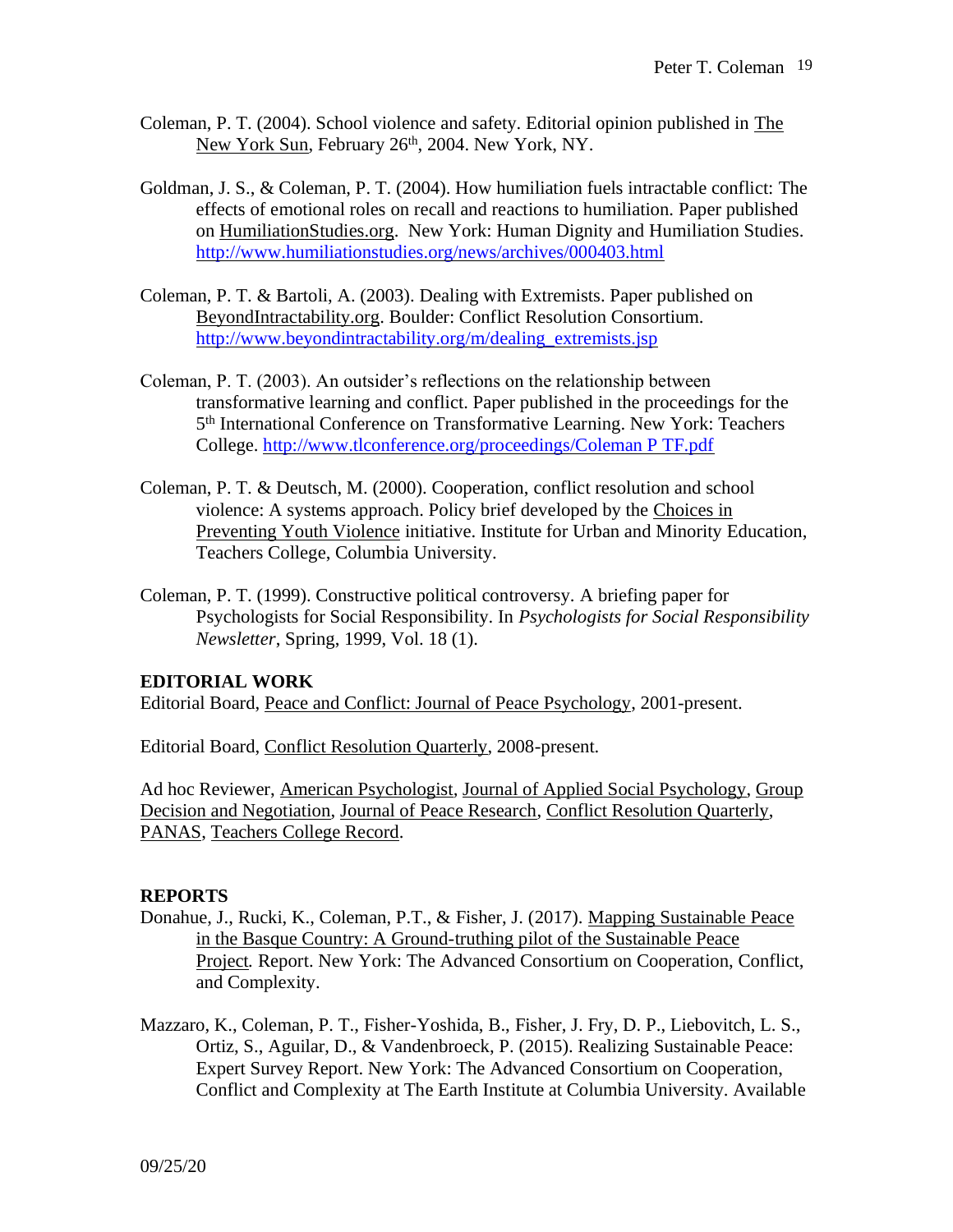at:

[https://ac4.earth.columbia.edu/sites/default/files/content/Expert%20survey%20on](https://ac4.earth.columbia.edu/sites/default/files/content/Expert%20survey%20on%20peace%20sustainability-%20Report%20%281%29.pdf) [%20peace%20sustainability-%20Report%20%281%29.pdf](https://ac4.earth.columbia.edu/sites/default/files/content/Expert%20survey%20on%20peace%20sustainability-%20Report%20%281%29.pdf)

- Report to the James S. McDonnell Foundation, Intractable Conflict as a Dynamical System (2007, 2008, 2009, 2010, 2011).
- Report to the Community Foundation of Boulder, Co, Dynamical Systems and Conflict (2007, 2008, 2009, 2010, 2011).
- Report to the Intractable Conflict Knowledge Base Project for funded research project on eliciting out-of-discipline knowledge for addressing intractable conflict (Summer, 2003).
- Annual Report and Overview of the International Center for Cooperation and Conflict Resolution, 2001; 2002; 2003; 2004, 2005, 2006, 2007-2011.
- Summary Report of Conference on Best Practices in Dialogue and Public Engagement, Teachers College, 2002.
- Report of the Summer 1999 Teachers College Task force on Diversity and Community, 1999.

#### **GRANTS AND FUNDED PROJECTS**

- Advanced Consortium on Cooperation, Conflict and Complexity (AC4), Columbia University, 2019-2020, laboratory research on complexity, conflict and sustainable peace, \$100,000.
- Advanced Consortium on Cooperation, Conflict and Complexity (AC4), Columbia University, 2018-2019, laboratory research on complexity, conflict and sustainable peace, \$100,000.
- Advanced Consortium on Cooperation, Conflict and Complexity (AC4), Columbia University, 2017-2018, laboratory research on complexity, conflict and sustainable peace, \$100,000.
- Advanced Consortium on Cooperation, Conflict and Complexity (AC4), Columbia University, 2016-2017, Longitudinal Research Project on Conflict & Peace Ethos in Israel/Palestine. \$100,000.
- Advanced Consortium on Cooperation, Conflict and Complexity (AC4), Columbia University, 2015-2016, Longitudinal Research Project on Conflict & Peace Ethos in Israel/Palestine. \$100,000.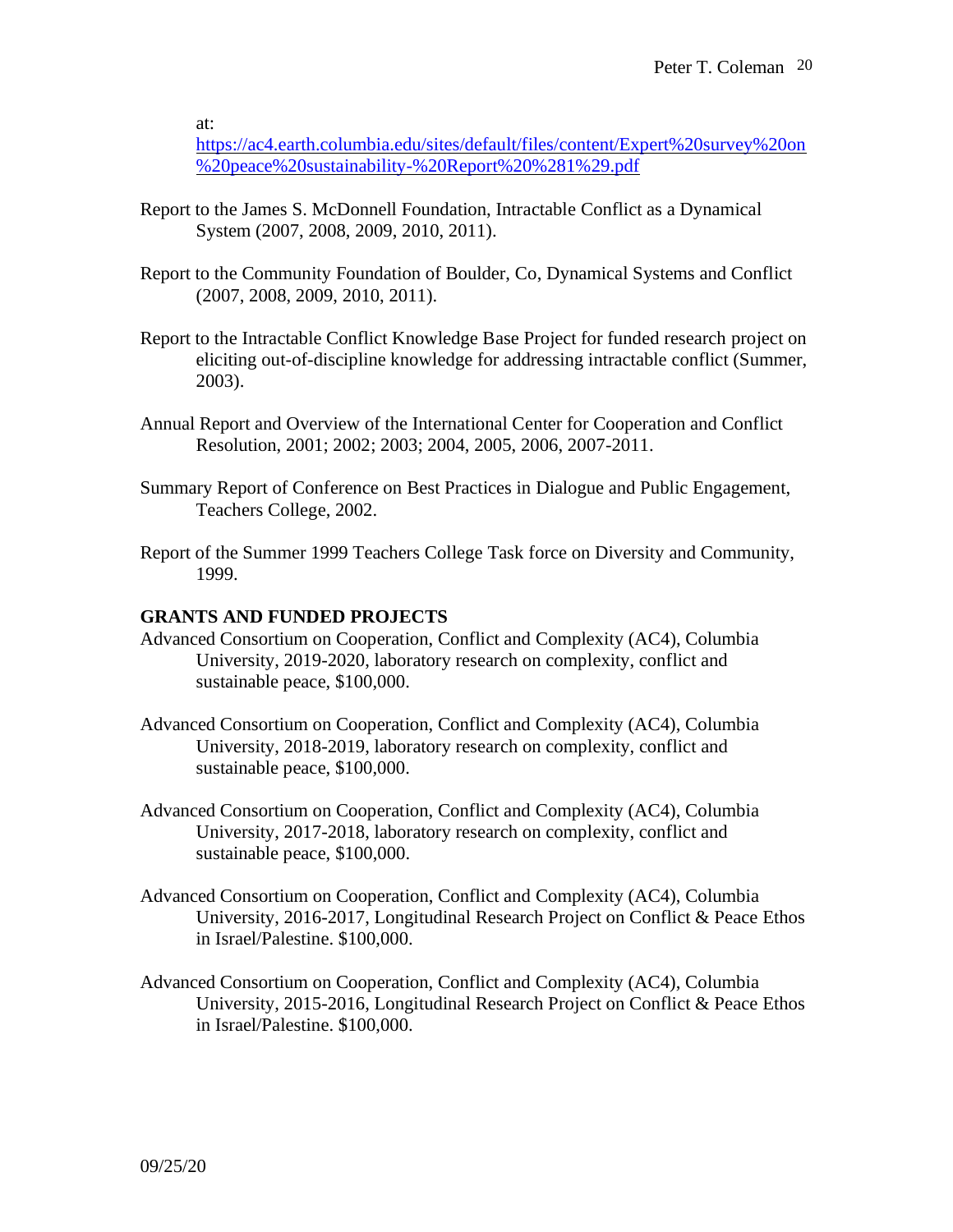- Advanced Consortium on Cooperation, Conflict and Complexity (AC4), Columbia University, 2014-2015, Longitudinal Research Project on Conflict & Peace Ethos in Israel/Palestine. \$100,000.
- United States Institute of Peace. 2013-2015. "Applied Systemic Approaches to Conflict Transformation to Support Sustainable Peace". \$125,000.
- Advanced Consortium on Cooperation, Conflict and Complexity (AC4), Columbia University, 2013-2014, Longitudinal Research Project on Conflict & Peace Ethos in Israel/Palestine. \$100,000.
- Advanced Consortium on Cooperation, Conflict and Complexity (AC4), Columbia University, 2012-2013, Longitudinal Research Project on Conflict & Peace Ethos in Israel/Palestine. \$100,000.
- Teachers College Dean's Fellowship for Teaching and Diversity, 2011-2012. Multicultural Assessment Instrument Development. The fellowship award is for a student assistant working with a faculty member or program on teaching diversity related issues. \$10,000.
- The Community Foundation of Boulder, 2011-2012, \$18,000. Supporting Fellowships for the Study of Conflict and Complexity at Teachers College, Columbia University.
- Advanced Consortium on Cooperation, Conflict and Complexity (AC4), Columbia University, 2011-2012, Longitudinal Research Project on Conflict & Peace Ethos in Israel/Palestine. \$100,000.
- Advanced Consortium on Cooperation, Conflict and Complexity (AC4), Columbia University, 2010-2011, \$50,000. Research on Modeling the Dynamics of Intractable Conflict.
- Advanced Consortium on Cooperation, Conflict and Complexity (AC4), Columbia University, 2010-2011, \$40,000. Research on Modeling the Dynamics of Intractable Conflict.
- Advanced Consortium on Cooperation, Conflict and Complexity (AC4), Columbia University, 2010-2011, \$50,000. Earth Institute Social-Physical System Modeling Project.
- Advanced Consortium on Cooperation, Conflict and Complexity (AC4), Columbia University, 2010-2011, \$40,000. Research Project on Land Tenure Dispute Resolution in Haiti.
- Teachers College Provost Grant Fund, 2009-2010. For the development of an ICCCR executive education initiate. \$20,000.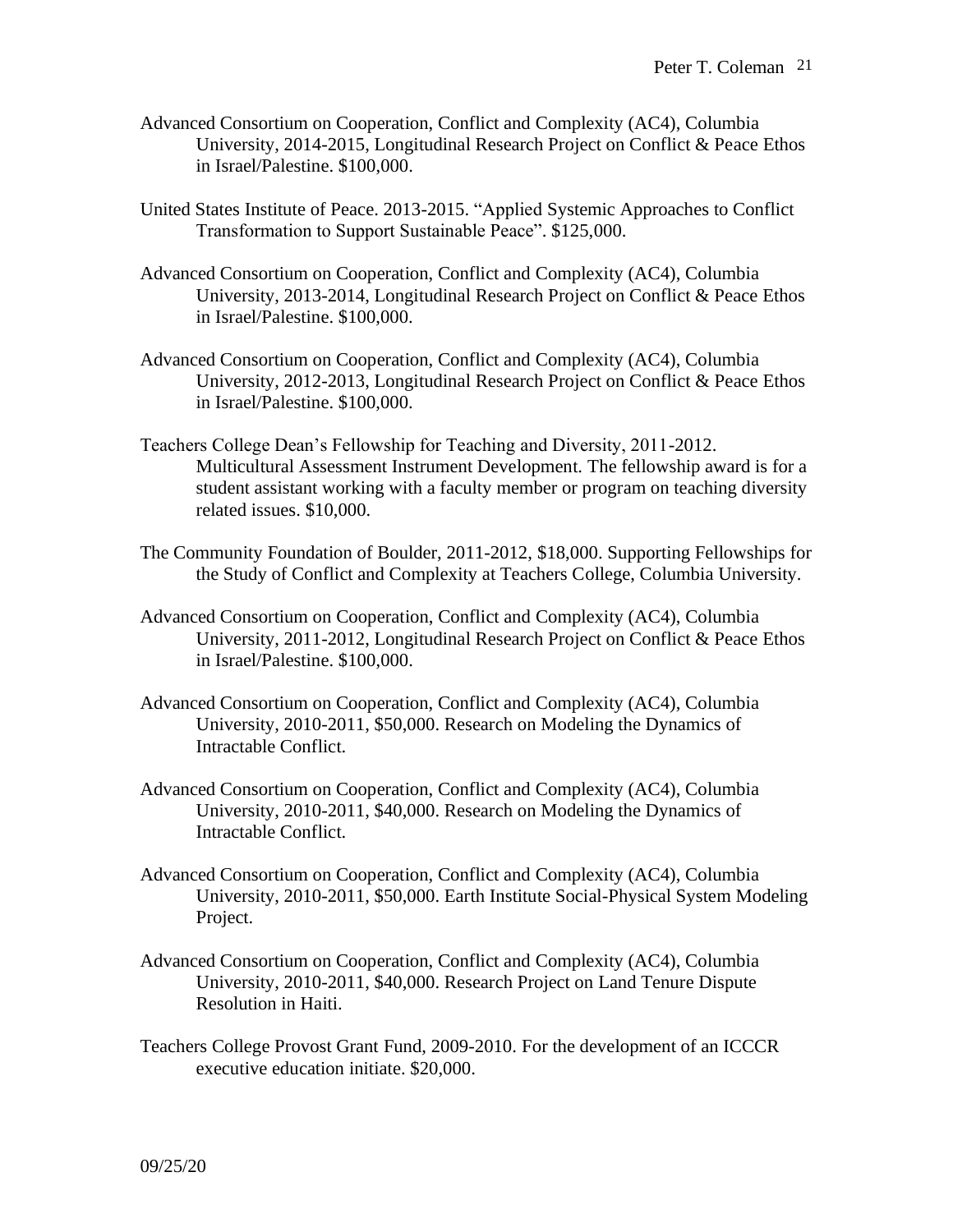- Teachers College Dean's Fellowship for Teaching and Diversity, 2006-2007. ICCCR Multicultural Course Audit. The fellowship award is for a student assistant working with a faculty member or program on teaching diversity related issues. \$10,000.
- James S. McDonnell Foundation, 2006-2010, \$443,000. Intractable Conflict as a Dynamical System: A Multi-Disciplinary Approach. For more information, visit the James S. McDonnell Foundation website: [http://www.jsmf.org/grants/cs/essays/2006/coleman.htm.](http://www.jsmf.org/grants/cs/essays/2006/coleman.htm)
- Multiple University Research Initiative (MURI): US Army Research Institute (ARI),2008-2011, \$164,000, Dynamic Models of the Effect of Culture on Collaboration and Negotiation. Gelfand, M., Coleman, P.T., Bartoli, A., Nowak, A., and Bui-Wrzosinska, L.
- The Berghof Foundation, 2009-2010, \$20,000 to sponsor a conference on Exploring the Fundamentals of Peace: A Practice-to-Theory Dialogue on Sustainable Peace Initiatives in Washington ,DC.
- The Community Foundation of Boulder, 2010-2011, \$18,000.Fellowships on the Study of Conflict and Complexity at Teachers College, Columbia University.
- The Community Foundation of Boulder, 2009-2010, \$18,000.Fellowships on the Study of Conflict and Complexity at Teachers College, Columbia University.
- The Community Foundation of Boulder, 2008-2009, \$18,000.Fellowships on the Study of Conflict and Complexity at Teachers College, Columbia University.
- The Community Foundation of Boulder, 2007-2008, \$18,000.Fellowships on the Study of Conflict and Complexity at Teachers College, Columbia University.
- The Community Foundation of Boulder, 2006-2007, \$18,000.Foundational Meeting on Conflict and Complexity, Warsaw, Poland.
- The Community Foundation of Boulder, 2005-2006, \$18,000.Fellowship on the Study of Conflict and Complexity at Teachers college, Columbia University.
- Kurr Foundation, 2007-2008, \$100,000. Connecting the Dots in Public Schools: An Ecological Systems Approach to Responding to Conflict and Injustice in Local Communities.
- Kurr Foundation, 2003-2005, \$20, 000.Connecting the Dots in Public Schools: An Ecological Systems Approach to Responding to Conflict and Injustice in Local Communities.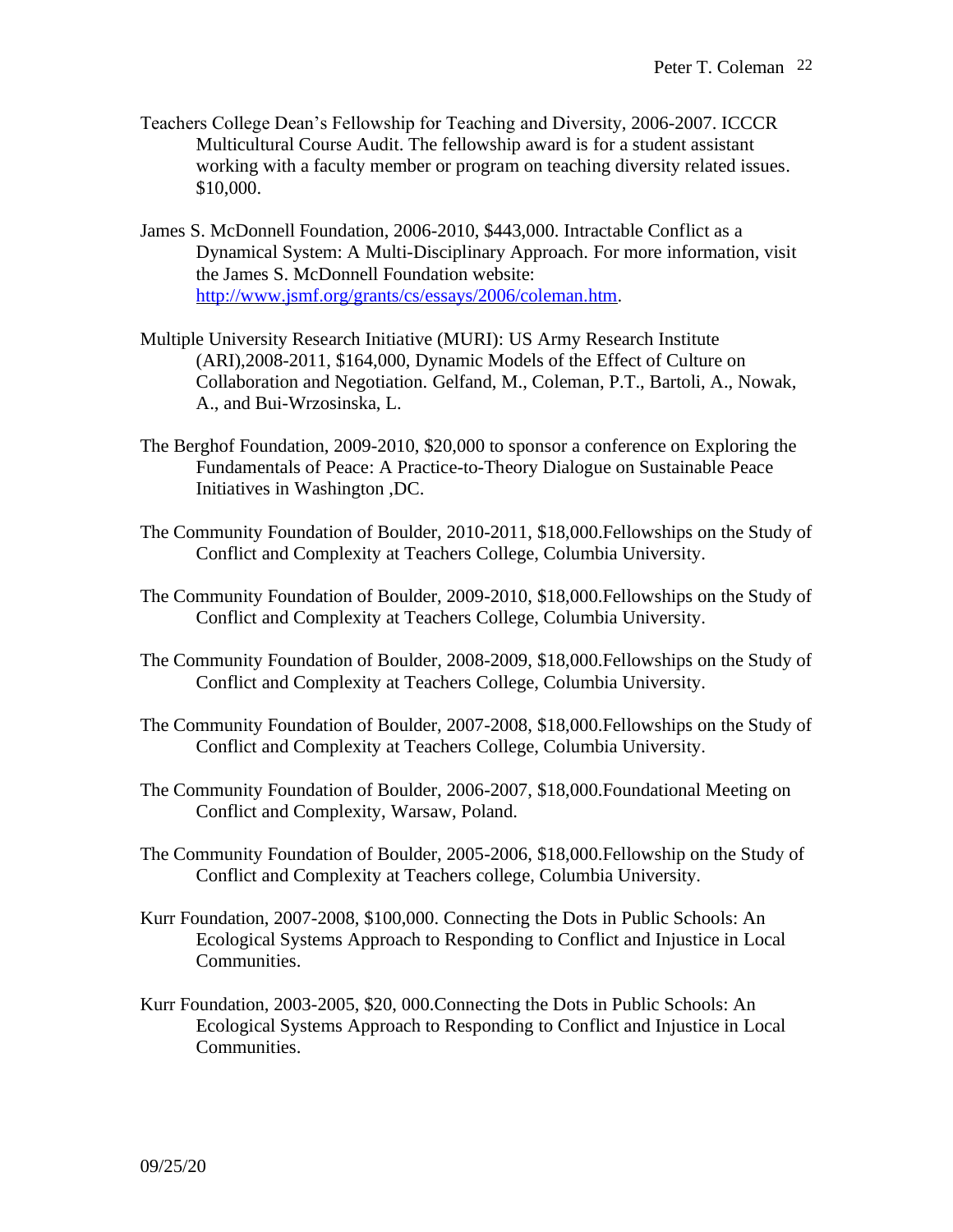- The President's Grant for Diversity and Community Initiatives 2003-2004, \$1400.Working Conference: Interrupting Oppression & Sustaining Justice.
- Columbia University Conflict Resolution Network, 2003-2004, \$10,000.Working Conference: Interrupting Oppression & Sustaining Justice.
- Research Minigrant from the Intractable Conflict Knowledge Base Project, \$10, 000.University of Colorado at Boulder, Summer 2003.
- Building Capacity within Community Collaborations, Research Director for this multiyear project through a \$180,000 grant from the SURDNA Foundation, 1999- 2001.
- Columbia University Conflict Resolution Network, \$75, 000 from Columbia University's Strategic Initiative Fund, 2000-2001.
- Columbia University Conflict Resolution Network, \$150, 000 from Columbia University's Strategic Initiative Fund, 2001-2002.
- United Nations Secretariat Training and Consultation Project, 1997-2004.
- Winslow, New Jersey School District Conflict Resolution Project, 1996-1997.
- McKinney, Texas School District Conflict Resolution Project, 1996.

#### **INVITED ADDRESSES** (Selected)

- Dolly Chugh, Peter T Coleman, Sheryl Wilson, and Martin Davidson. (July, 2020). Pursuing Racial Justice and Inclusivity through Engagement. Invited plenary session at the Annual Conference of the *International Association of Conflict Management*. (Virtual conference).
- Coleman, P. T. (2019, May). Complicating the Narrative. Invited presentation at the 2019 Education Writers Association Conference in Baltimore, MD.
- Coleman, P. T. (2018, August). Making Conflict Work: Harnessing the power of conflict. Invited to speak at the 2018 Federal Mediation and Conciliation Service National Labor-Management Conference in Chicago.
- Coleman, P. T. (2018, August). Facing uncertain times together: Strengthening intercultural connections. Keynote presentation given at the Society for Intercultural Education, Training and Research (SIETAR) conference in Tokyo, Japan.
- Coleman, P. T. (2018, August). Conflict Intelligence and Systemic Wisdom. Three-day master class given at Hitotsubashi Business School in Tokyo, Japan.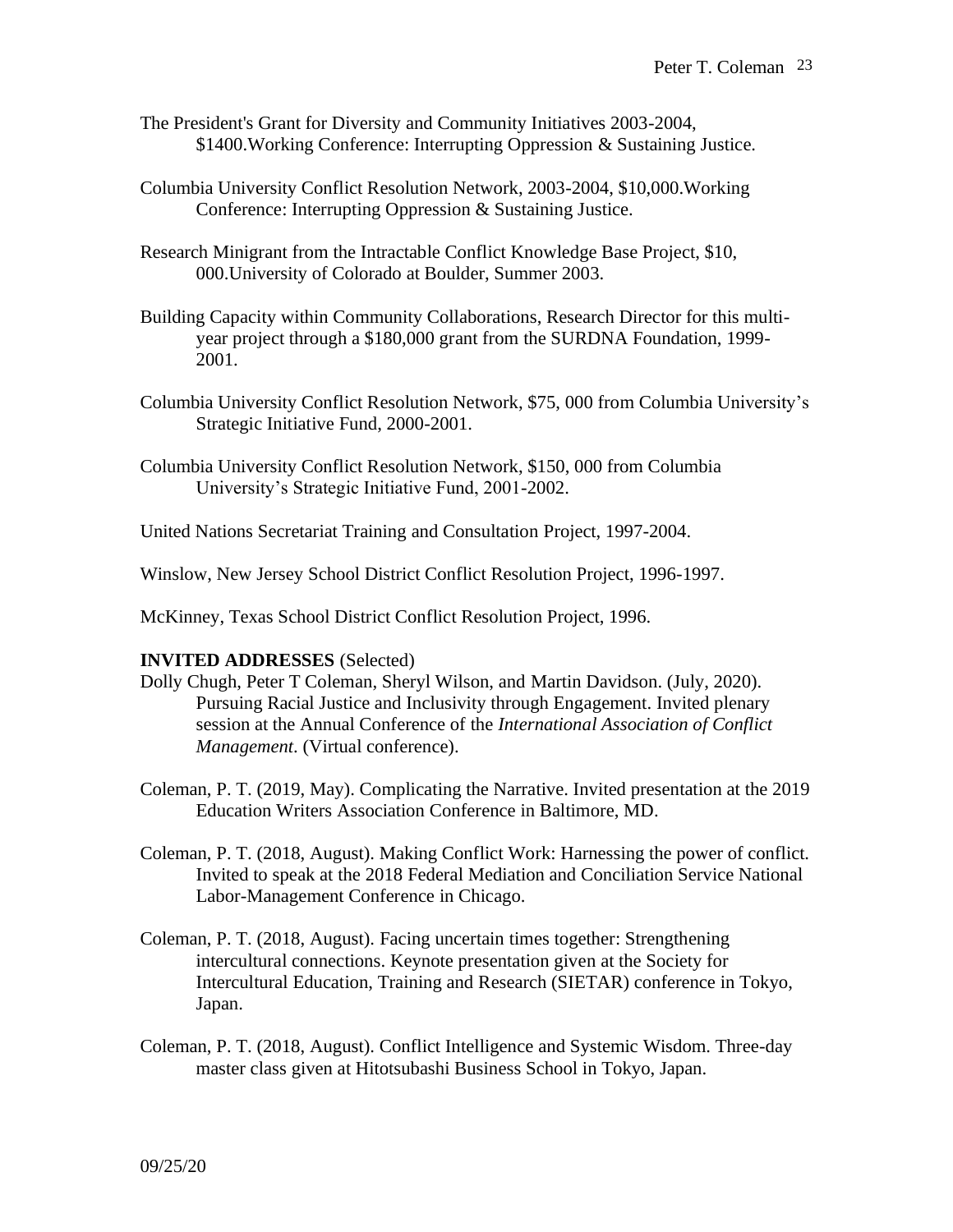- Coleman, P. T. (2018, June). Peacebuilding and sustaining peace through complexity and systems theory. Invited paper presented at the Processes of International Negotiation Program at the German Institute of Global and Area Studies in Hamburg, Germany.
- Coleman, P. T. (2018, May). The science of sustaining peace: Actionable lessons from the Columbia University Human Peace Project. Keynote presentation given at NAFSA: Association of International Educators Conference in Philadelphia, PA.
- Coleman, P. T. (2018, March). The science of sustaining peace. Presented at the AC4 Sustaining Peace Forum in New York, NY. [http://ac4.ei.columbia.edu/events/annual-sustaining-peace-conference/sustaining](http://ac4.ei.columbia.edu/events/annual-sustaining-peace-conference/sustaining-peace-forum-2018/)[peace-forum-2018/](http://ac4.ei.columbia.edu/events/annual-sustaining-peace-conference/sustaining-peace-forum-2018/)
- Coleman, P. T. (2018, March). The science of sustaining peace. Presented at the International Peace Institute's (IPI) Sustaining Peace in Practice: Evidence, Measurement, and Indicators Forum in New York, NY. [https://www.ipinst.org/2018/03/sustaining-peace-in-practice-evidence](https://www.ipinst.org/2018/03/sustaining-peace-in-practice-evidence-measurement-and-indicators)[measurement-and-indicators](https://www.ipinst.org/2018/03/sustaining-peace-in-practice-evidence-measurement-and-indicators)
- Coleman, P. T. (2017, November). Ten lessons on sustaining peace for policy makers. Presented at the International Peace Institute's (IPI) Empirical Research and Sustainable Peace Policy Forum in New York, NY. <https://www.ipinst.org/2017/11/empirical-research-and-sustaining-peace>
- Coleman, P. T. (2017, October). From political polarization to constructive dialogue: Lessons from the lab. Invited keynote speaker for a discussion forum hosted by Critical Connections in Amherst, MA.
- Coleman, P. T. (2017, May). Conflict Intelligence and Systemic Wisdom. Seminar given at Correymeela in Belfast, Northern Ireland.
- Coleman, P.T. (2017, February). Conflict Intelligence and Systemic Wisdom. Keynote given at the Department of Conflict Resolution Studies Residential Institute at NOVA Southeastern University in February 2017.
- Coleman, P.T. (2016, September). The Fractal Nature of Intractable Conflict. Invited paper presentation at the Conference on Transforming Intractable Conflict, PARC, Syracuse University, New York.
- Coleman, P.T. (2016, September). Sustainable Peace. Invited presentation at the International Week of The Superior School of Public Administration (ESAP) in Bogota, Colombia.
- Coleman, P.T. (2016, August). Making Conflict Work. Invited presentation at the National Labor Management Conference in Chicago, Ill.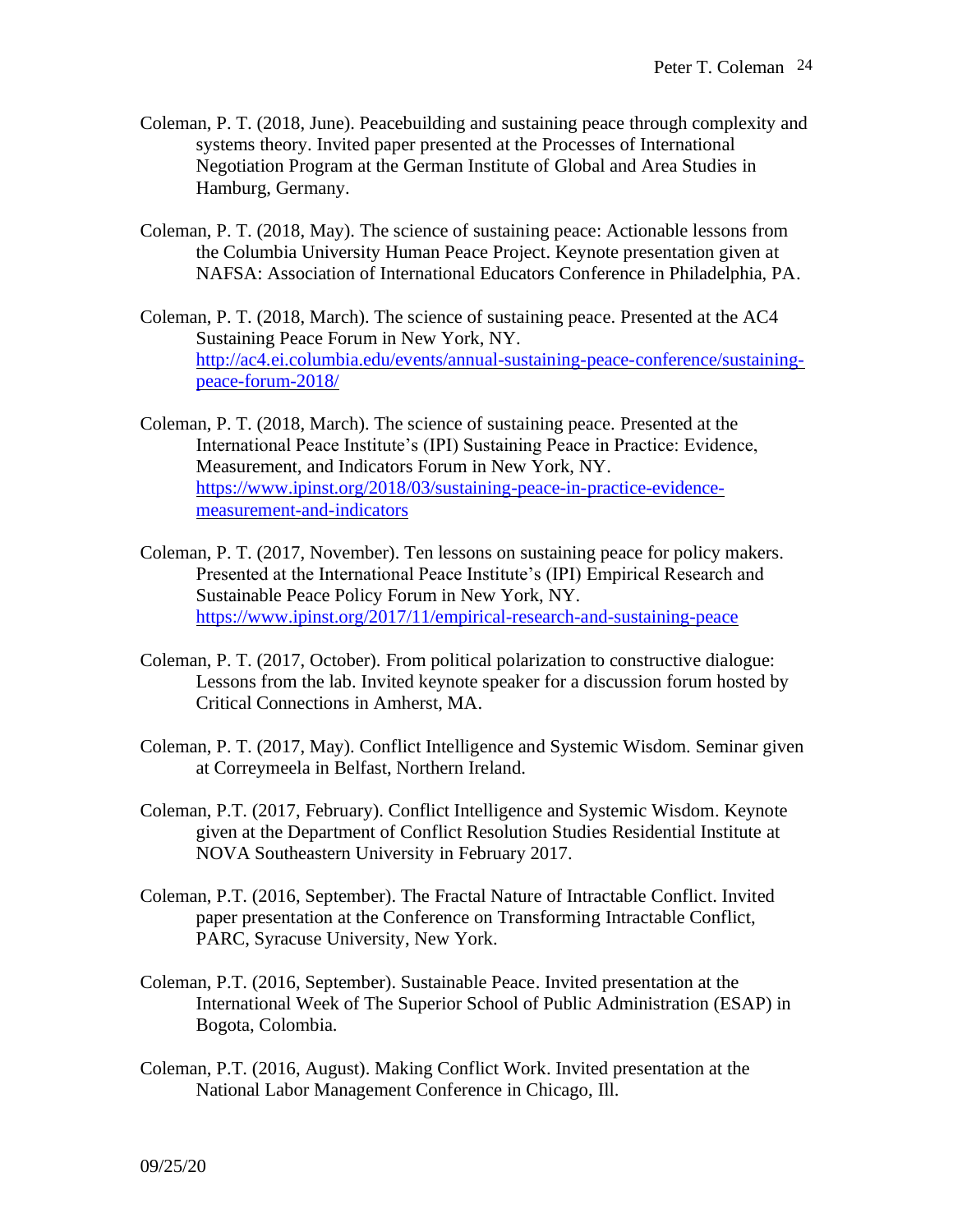- Coleman, P.T. (2015, December 11). Social Change as a Complex Dynamical System. Uppsala University, Sweden.
- Coleman, P.T. (2015, October 5). Positive peace and systems thinking. Invited panel respondent at From Theory to Practice: Inaugural Positive Peace Conference at the Institute for Economics and Peace Stanford University. Stanford, CA.
- Coleman, P.T. (2015, September 19). Complexity and the need for a meta-framework for addressing protracted and intractable conflicts. Conference on the Transformation of Intractable Conflicts II: Challenges and Perspectives for Interactive Problem Solving and Conflict Resolution. Harvard University, Cambridge, MA.
- Coleman, P.T. (2015, October 10). The Mediation of Ethnic and Religious Conflicts. Distinguished speaker at the Annual International Conference on Ethnic and Religious Conflict Resolution and Peacebuilding, Yonkers, New York.
- Coleman, P. T. (2014-2015-2016). Making Conflict Work. Speaking tour at Harvard Kennedy School, Harvard Law School, The United Nations Office of the Ombudsman, Columbia University, and American University.
- Coleman, P. T. (March, 2015). Complexity, Intractability and Social Change. Keynote address at Sustainable Peace Conference, Columbia University.
- Coleman, P. T. (December, 2014). Making Conflict Work. Presentation for the Young Presidents Association at Columbia University.
- Coleman, P. T. and Mazzaro, K. (2013). The Missing peace in the GPI/PPI. Paper presented at the United Nations launch of the 2013 General Peace Index and Positive Peace Index at the U.N. in New York City on June 12, 2013.
- Coleman, P. T. (May 6, 2013). On Evaluating Success & Failure of Conflict Engagement: Taking Time, Space and Black Holes Seriously. Keynote address at Bar-Ilan University, Israel.
- Coleman, P. T. (May 6, 2013). Conflict, complexity and openness. Seminar address at Bar-Ilan University, Israel.
- Coleman, P. T. (November 7, 2012). What if we took peace seriously? Ten opportunities for increasing the probabilities of sustainable peace. Columbia University, New York..
- Coleman, P. T. (October 23, 2012). Why we're stuck: The attraction of a polarized America. TEDx Miami, Miami, Florida.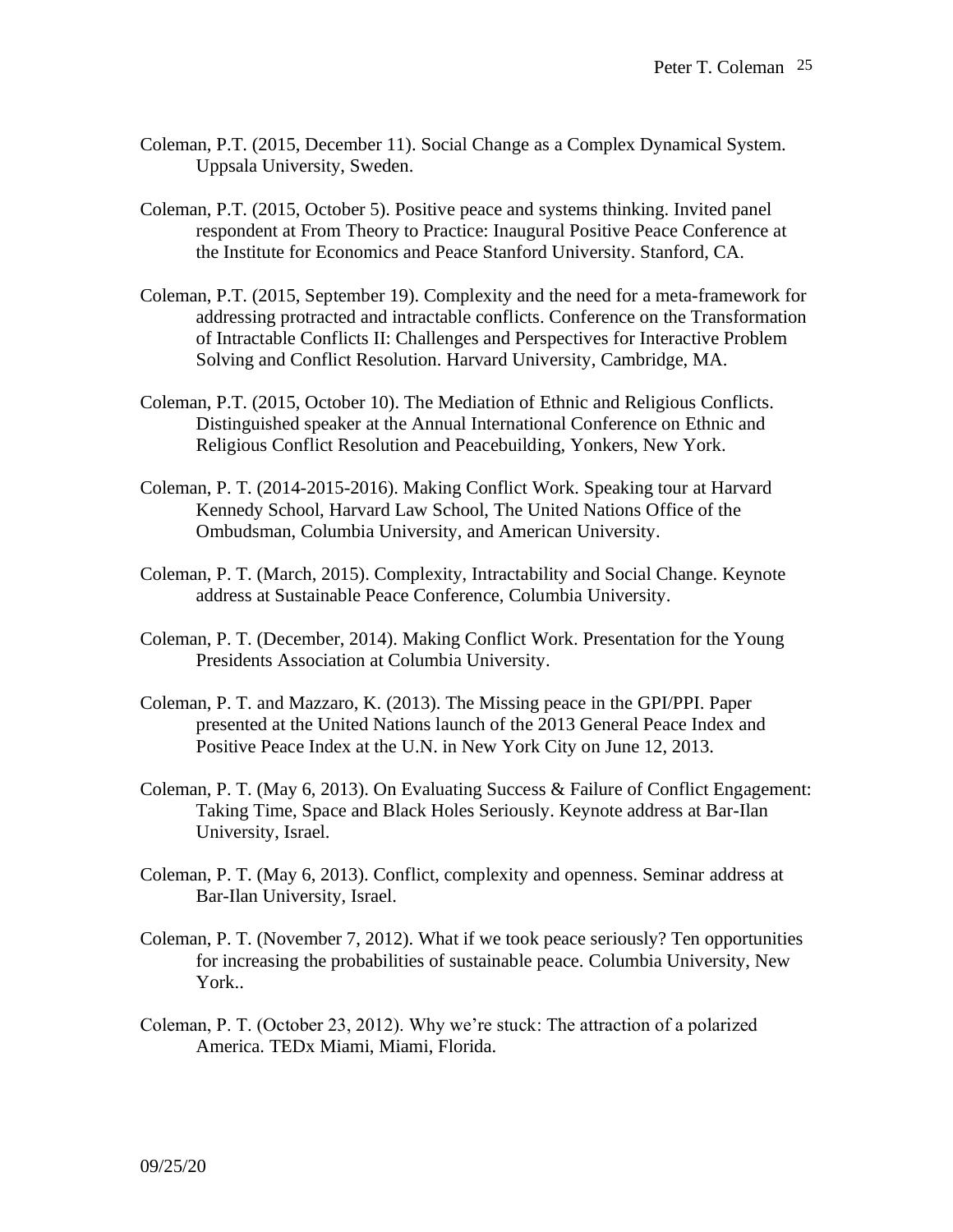- Coleman, P. T. (September 6, 2012). The five percent solution: Finding solutions to seemingly impossible conflicts. Presentation at The Institute of foreign Affairs, Oslo, Norway.
- Coleman, P. T. (April 15, 2012). The five percent solution: Finding solutions to seemingly impossible conflicts. Presentation at The Lauder School, of Government, Diplomacy and Strategy, Interdisciplinary Center (IDC) Herzliya, Israel.
- Coleman, P. T. (April 11, 2012). The five percent solution: Finding solutions to seemingly impossible conflicts. Presentation at Harvard Law School.
- Coleman, P. T. (March 30, 2012). The five percent solution: Finding solutions to seemingly impossible conflicts. Presentation at Washington University, St. Louis, Missouri.
- Coleman, P. T. (February 23, 2012). The five percent solution: Finding solutions to seemingly impossible conflicts. Presentation at Syracuse University in New York.
- Coleman, P. T. (December 9, 2011). The five percent solution: Finding solutions to seemingly impossible conflicts. Presentation at The Alliance for Peacebuilding, Washington, DC.
- Coleman, P. T. (November 4, 2011). The five percent solution: Finding solutions to seemingly impossible conflicts. Presentation at Hamline University, St Paul Minnesota.
- Coleman, P. T. (November 3, 2011). The five percent solution: Finding solutions to seemingly impossible conflicts. Presentation at University of Wisconsin, Milwaukee.
- Coleman, P. T. (October 28, 2011). The five percent solution: Finding solutions to seemingly impossible conflicts. Presentation at the University of Colorado at Boulder.
- Coleman, P. T. (October 27, 2011). The five percent solution: Finding solutions to seemingly impossible conflicts. Presentation at the University of Denver.
- Coleman, P. T. (October 24, 2011). The five percent solution: Finding solutions to seemingly impossible conflicts. Presentation at American University, Washington DC.
- Coleman, P. T. (October 21, 2011). The five percent solution: Finding solutions to seemingly impossible conflicts. Presentation at Creighton University, Omaha Nebraska.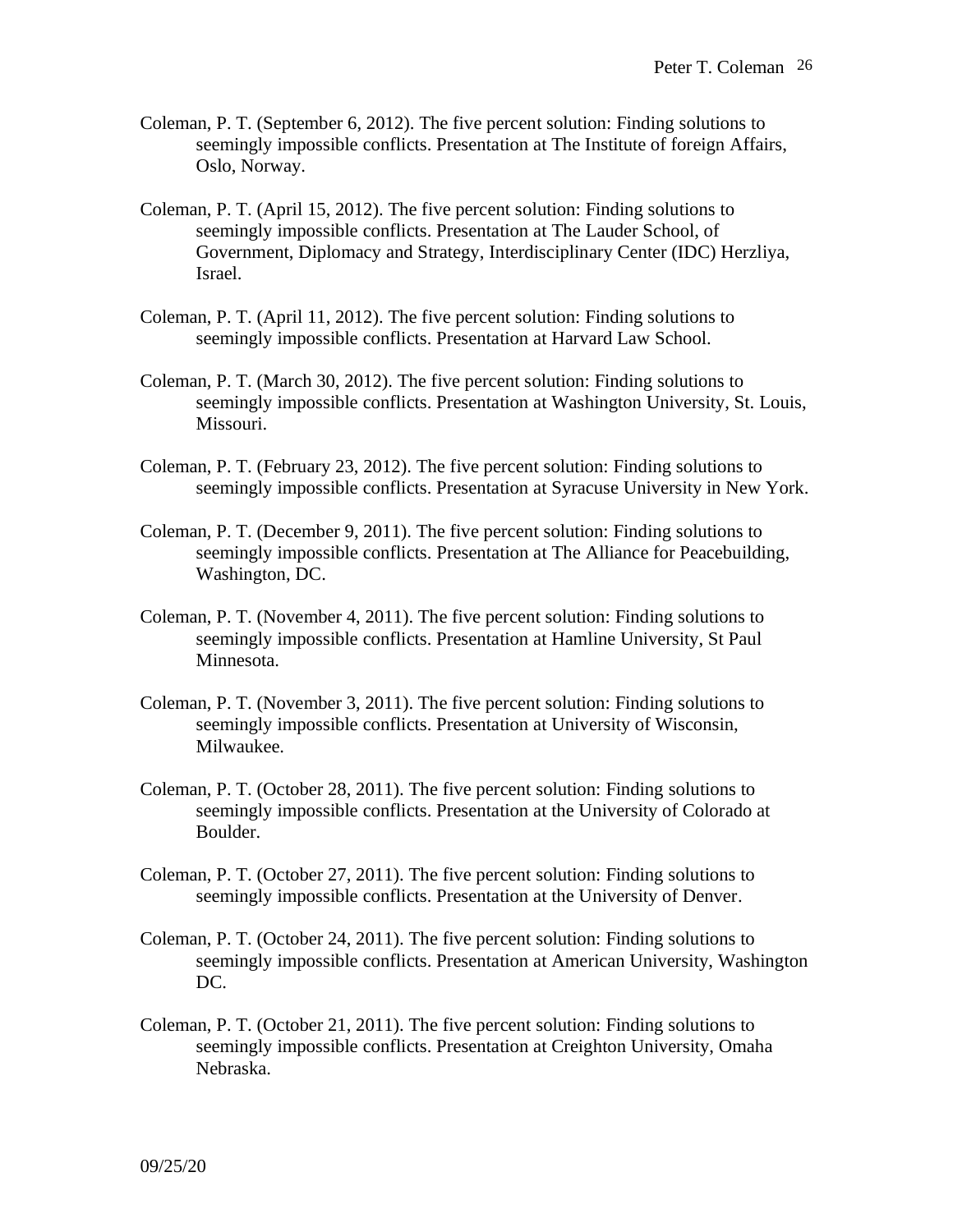- Coleman, P. T. (October 6, 2011). The five percent solution: Finding solutions to seemingly impossible conflicts. Presentation at the United Nations: UN Interagency Framework Team on Action, New York City.
- Coleman, P. T. (September 27, 2011). The five percent solution: Finding solutions to seemingly impossible conflicts. Presentation at The Harvard Club of New York.
- Coleman, P. T. (July 20, 2011). The Value-added of Smaller States in Peace Mediation: Smart Peace - An Anti-Peace Mediation Approach. Paper presentation at the upcoming 7th Conference of The European Peace Research Association (EuPRA) in Tampere, Finland (20-22 July, 2011).
- Coleman, P. T. (June 3, 2011). The five percent solution: Finding solutions to seemingly impossible conflicts. Presentation at The Association for Conflict Resolution of Greater New York, John Jay College, New York City.
- Coleman, P. T. (May 5, 2011). The five percent solution: Finding solutions to seemingly impossible conflicts. Presentation at The Earth Institute, Columbia University, New York City.
- Coleman, P. T. (March 10, 2011). Tackling the world's most difficult conflicts. Presentation at The Columbia Club, New York City.
- Coleman, P. T. (June 18, 2010) The dynamics of intractable conflict. Invited presentation at University of Massachusetts, Amherst.
- Coleman (2009).Navigating power and conflict: Lessons from the laboratory. Invited presentation at Kyushu Law School, Kyushu University, Fukuoka, Japan, June, 2009.
- Coleman, P. T. (2008). A Dynamical-Systems Approach to Teaching Conflict Analysis and Intervention. Invited presentation at the Program on Negotiation at Harvard University in Cambridge, Massachusetts, November, 2008.
- Coleman, P. T., & Kugler, K. (2008). Dynamical-systems theory and difficult conflicts: Current findings from our laboratory. Invited presentation at the *Institute for Conflict Analysis and Resolution, George Mason University*, Fairfax, Virginia, October, 2008.
- Coleman, P. T.(2008). Navigating the landscape of conflict: Applications of dynamical systems theory to protracted social conflict. Berghof Foundation conference on systemic approaches to conflict transformation. Berlin, Germany, September, 2008.
- Coleman, P. T. (2008). Attracted to conflict or peace? A dynamical-system's approach to the study of constructive engagement in seemingly intractable conflicts. Invited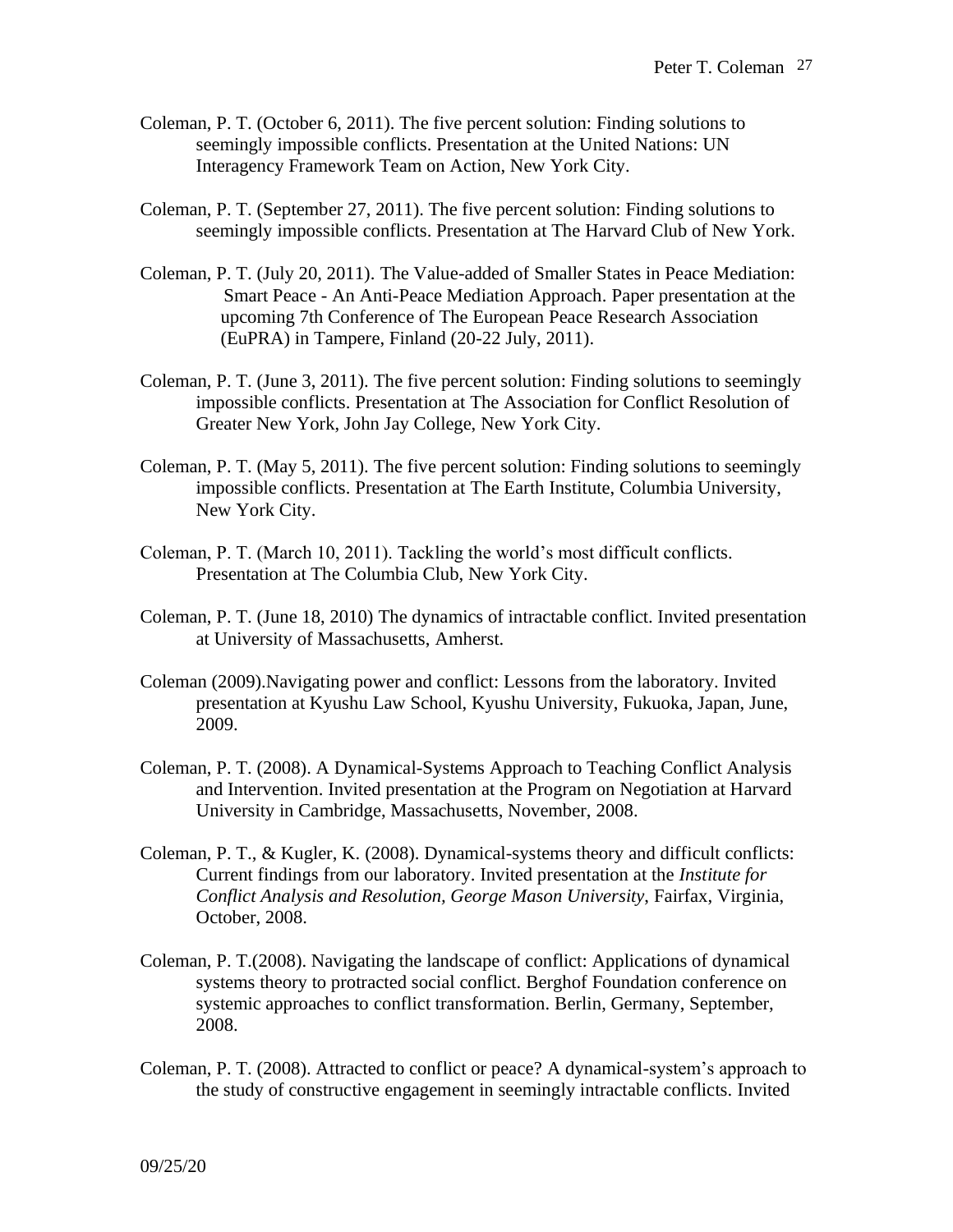presentation at an international research conference Understanding Conflicts: Cross-Cultural Perspectives at The University of Aarhus, Denmark, August, 2008.

- Coleman, P. T. (2008). Suppose we took peace seriously? A dynamical-systems approach to the study of peace. Invited paper presentation at the 2008 conference of Division 48 of the American Psychological Association, Boston, MA, August 2008.
- Coleman, P. T. (2007). Dynamical systems theory and conflict: From theory to practice. Invited presentation at *The Warsaw School of Social Psychology*, Warsaw Poland, October 2007.
- Coleman, P. T. (2007). Is any conflict intractable? Effective approaches to dealing with conflict at its worst. Invited presentation for the *Association of Conflict Resolution for Greater New York*, New York City, October, 2007.
- Coleman, P. T. (2007) A dynamical model of power and conflict. Invited paper presentation for the 2007 Social Interdependence Theory Conference. Silverwind, MN.
- Coleman, P. T. (2006). Attracted to conflict: A dynamical systems approach to the study of protracted social conflict. Invited presentation at the Center for the Study of Complex Systems, Florida Atlantic University.
- Coleman, P. T. (2004). A dynamical systems approach to addressing protracted, intractable conflict. APA Division 48 Early Career Award Address. Honolulu, Hawaii, July, 2004.
- Coleman, P. T. (2004) Paradigmatic framing of protracted, intractable conflict: Towards the development of a meta-framework. Invited presentation for the 2004 Social Interdependence Theory Conference. Silverwind, MN.
- Coleman, P. T. (2003). Conflict, complexity, & change: A dynamical adaptive systems approach to addressing protracted, intractable conflict. Presentation for the PACE Center, Department of Psychology, Yale University, October, 2003.
- Coleman, P. T. (2003). An outsider's reflections on the relationship between transformative learning and conflict. Paper presented at the 5<sup>th</sup> International Conference on Transformative Learning. Teachers College, Columbia University, October, 2003.
- Coleman, P. T. (2003). Change, complexity, and meaning-construction: A metaframework for engaging with protracted, intractable conflict. Presented for the ICCCR Dialogue series at Teachers College, Columbia University, February, 2003.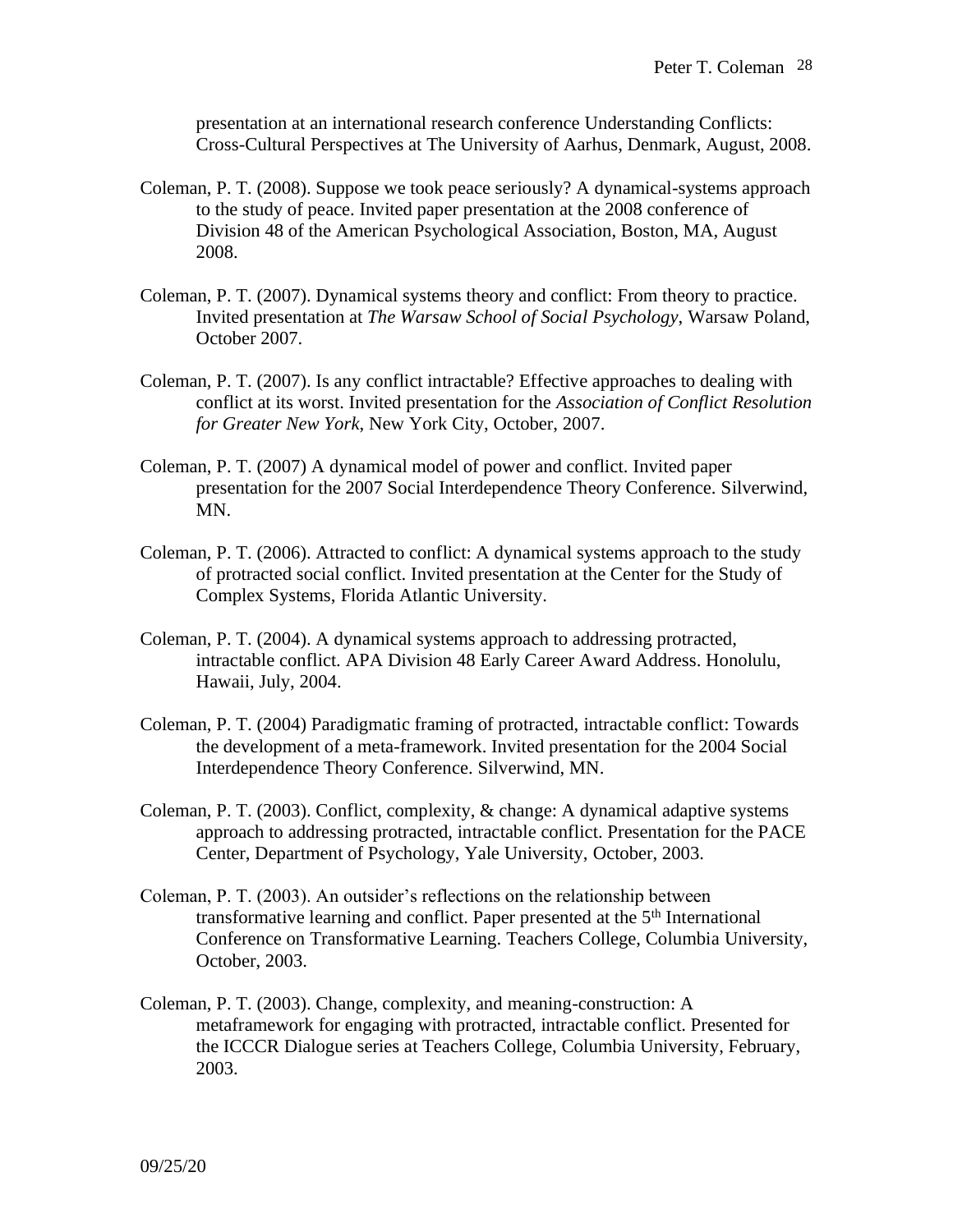- Coleman, P. T. (2002). A systemic approach to conflict, violence and peace in schools. Keynote address presented at Sofia University, Tokyo, Japan. May, 2002.
- Coleman, P. T. (2002). Pedagogical techniques for teaching conflict management. Invited workshop conducted at Sofia University, Tokyo, Japan. May, 2002.
- Coleman, P. T. & Reardon, B. (2002).The value of Peace and Conflict Studies for addressing protracted social conflict. Symposium presented by the Emeriti Executive Committee of Teachers College, Columbia University.
- Coleman, P. T. (2001). Change, paradox, complexity, and meaning: A meta-framework for working seemingly intractable conflict. Invited presentation for the 2001 Social Interdependence Theory Conference. Silverwind, MN.
- Coleman, P. T. (2001). The three "I"s of identity-based conflict: Integrative, inefficient, and intractable. Keynote address presented at the 2001 Annul Conference of the University and College Ombuds Association. CUNY, New York, NY.
- Coleman, P. T. (2001). The dialectics of adult learning. Invited presentation made at The University of Massachusetts Boston Conference on Conflict Resolution, Theoryto-Practice. Boston, MS.
- Coleman, P. T. (2000). Cooperative power. Invited presentation for the 2001 Social Interdependence Theory Conference. Silverwind, MN.
- Coleman, P. T. (2000). School violence: Metal detectors and healthy communities. Invited panel respondent for a special conference sponsored by the *Institute for Urban and Minority Education*, Teachers College, Columbia University. New York, NY.
- Coleman, P. T. (1999). Power and conflict: The role of implicit power theories. Invited presentation at the 2001 Social Interdependence Theory Conference. Silverwind, MN.
- Coleman, P. T. & Deutsch, M. (1993) The mediation of inter-ethnic conflict in schools*.* Invited paper presented at the Carnegie Corporation Consultation on Racial and Ethnic Relations in American Schools. New York, NY.

#### **CONFERENCE PRESENTATIONS** (Selected)

- Six papers accepted for presentation at the 29<sup>th</sup> Annual Conference of the *International Association of Conflict Management* in Dublin, Ireland July 2019.
- Six papers accepted for presentation at the 29<sup>th</sup> Annual Conference of the *International Association of Conflict Management* in Philadelphia, July 2018.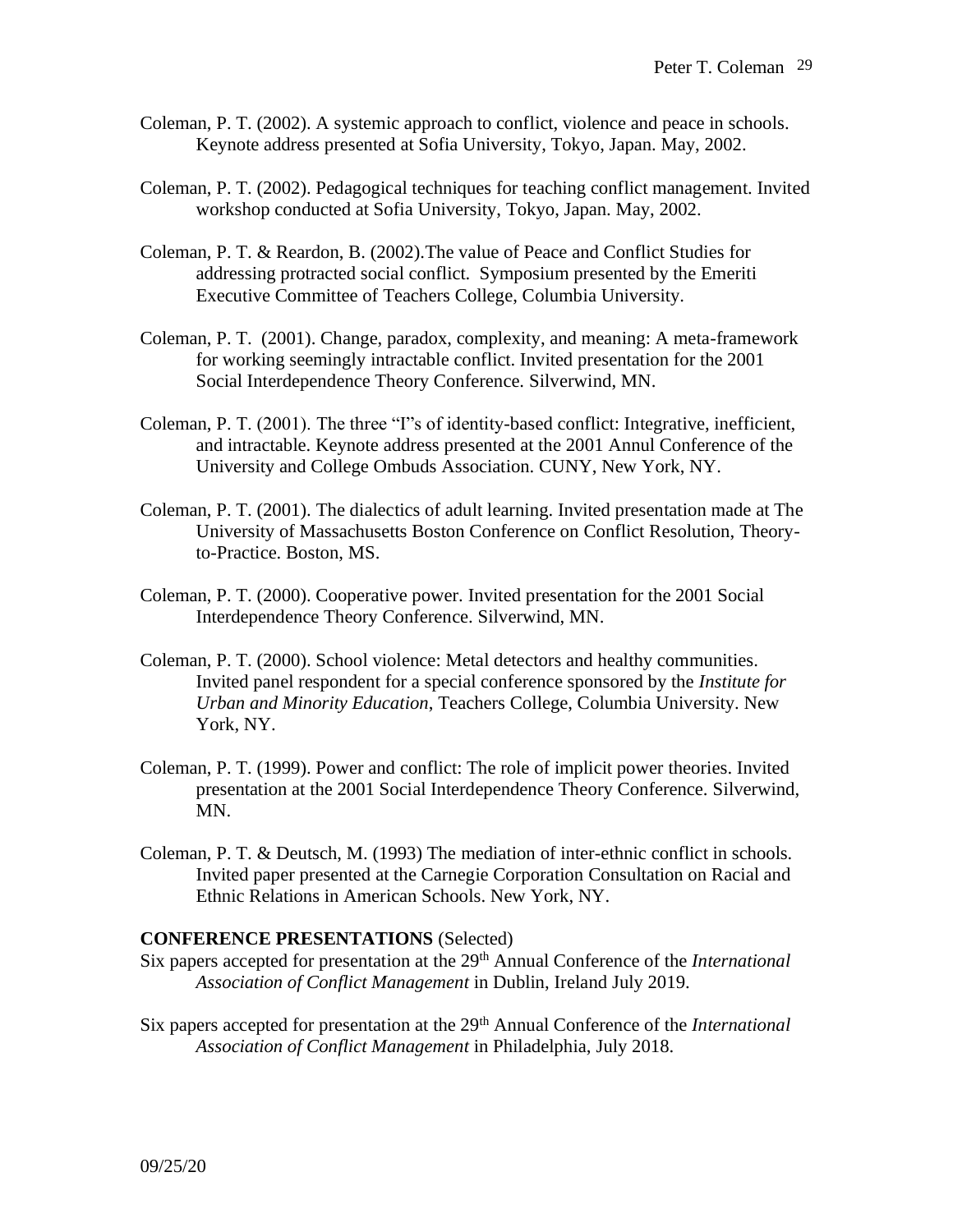- Eight papers accepted for presentation at the 29<sup>th</sup> Annual Conference of the *International Association of Conflict Management* in Berlin, German, July 2017.
- Three papers presented at the International Biennial on Negotiation Conference, Paris, France, November 17<sup>th</sup>, 2016
- Ten papers presented at the 28<sup>th</sup> Annual Conference of the *International Association of Conflict Management* in New York, New York, June 2016.
- Seven papers presented at the 26<sup>th</sup> Annual Conference of the *International Association of Conflict Management* in Leiden, Holland, July 2014.
- Coleman, P. T. The essence of peace? Toward a comprehensive and parsimonious model of sustainable peace. Paper presented at the 25<sup>th</sup> Annual Conference of the *International Association of Conflict Management* in Cape Town, South Africa July 2012.
- Coleman, P. T, Redding, N., & Ng, L. Playing the Odds: Leadership and Organizational Frameworks for Assessing Probabilities for Intractable Conflict at Work. Paper presented at the 25th Annual Conference of the *International Association of Conflict Management* in Cape Town, South Africa July 2012.
- Chung, C., Coleman, P. T, & Gelfand, M. Conflict, Culture and Complexity: The Effects of Simple versus Complex Rules in Negotiation. Paper presented at the 25<sup>th</sup> Annual Conference of the *International Association of Conflict Management* in Cape Town, South Africa July 2012.
- Coleman, P. T, Moscowitz, H. & Marion, T. Mapping Peaces: Rule Development Experimentation and Ethos of Peace and Conflict in Israel/Palestine. Paper presented at the 25th Annual Conference of the *International Association of Conflict Management* in Cape Town, South Africa July 2012.
- Coleman, P. T, & Mazzaro, K. A Project on the Dynamics of (In)justice, Conflict, Stability and Reform. Paper presented at the 25<sup>th</sup> Annual Conference of the *International Association of Conflict Management* in Cape Town, South Africa July 2012.
- Kim, R., & Coleman, P. T. Dynamics of Individualism and Collectivism in Conflict. Paper presented at the 25<sup>th</sup> Annual Conference of the *International Association of Conflict Management* in Cape Town, South Africa July 2012.
- Coleman, P. T., Kugler, K. G., and Vallacher, R. Regulatory focus dynamics and conflict: Investigating the relationship and ratios of prevention and promotion orientations to social conflict. Paper presented at the  $24<sup>th</sup>$  Annual Conference of the *International Association of Conflict Management* in Istanbul, Turkey, July 2011.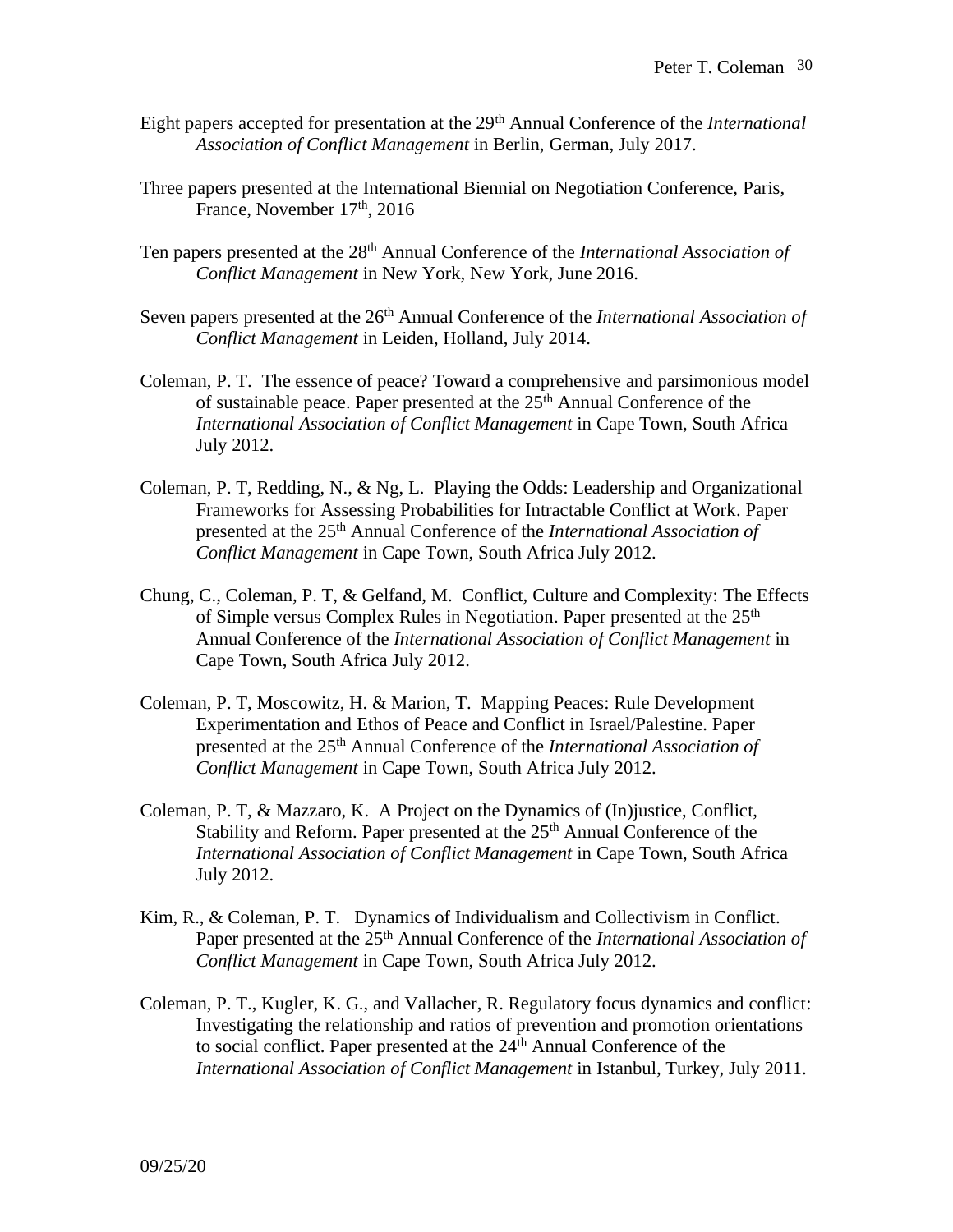- Coleman, P. T., and Kugler, K. G. Tracking adaptivity: Developing a measure to assess adaptive conflict orientations in organizations. Paper presented at the 24<sup>th</sup> Annual Conference of the *International Association of Conflict Management* in Istanbul, Turkey, July 2011.
- Chung, C., Coleman, P. T., & Gelfand, M. Conflict, culture and complexity: The effects of simple versus complex rules in negotiation. Paper presented at the  $24<sup>th</sup>$  Annual Conference of the *International Association of Conflict Management* in Istanbul, Turkey, July 2011.
- Kim, R., Coleman, P. T., Chung, C., & Kugler, K. Culture and conflict landscapes in organizations. Paper presented at the 24th Annual Conference of the *International Association of Conflict Management* in Istanbul, Turkey, July 2011.
- Coleman, P. T., Mitchinson, A., and Kugler, K. (2009). Adaptation, integration, and learning: The three legs of the steady stool of conflict resolution. Paper presented at the 22nd Annual Conference of the *International Association of Conflict Management* in Kyoto, Japan, June, 2009.
- Mitchinson, A., and Coleman, P. T. (2009). Attribution and conflict: A vicious cycle driven by complexity. Paper presented at the 22<sup>nd</sup> Annual Conference of the *International Association of Conflict Management* in Kyoto, Japan, June, 2009.
- Kugler, K., and Coleman, P. T. (2009). Moral conflict and complexity: The dynamics of constructive versus destructive discussions over polarizing issues. Paper presented at the 22nd Annual Conference of the *International Association of Conflict Management* in Kyoto, Japan, June, 2009.
- Coleman, P. T., Bartoli, A., Chung, C., Nets, R., and Gelfand, M. (2009). Surveying attractor landscapes for conflict: Investigating the relationship between conflict, culture, and complexity. Paper presented at the 22nd Annual Conference of the *International Association of Conflict Management* in Kyoto, Japan, June, 2009.
- Mitchinson, A., Coleman, P. T., Bui-Wrzosinska, L. and Nowak, A. (2009). The nature of adaptivity: A theoretical discussion. Paper presented at the 22<sup>nd</sup> Annual Conference of the *International Association of Conflict Management* in Kyoto, Japan, June, 2009.
- Musallam, N. and Coleman, P. T. (2009). Understanding the spread of malignant conflict: A dynamical systems perspective. Paper presented at the  $22<sup>nd</sup>$  Annual Conference of the *International Association of Conflict Management* in Kyoto, Japan, June, 2009.
- Coleman, P. T., Bui-Wrzosinska, L., Nowak, A., Kugler, K., Mitchinson, A., and Foster, C. (2009).Extending Deutsch's legacy: The effects of power asymmetries and interdependence on conflict dynamics and outcomes. Paper presented at the 2009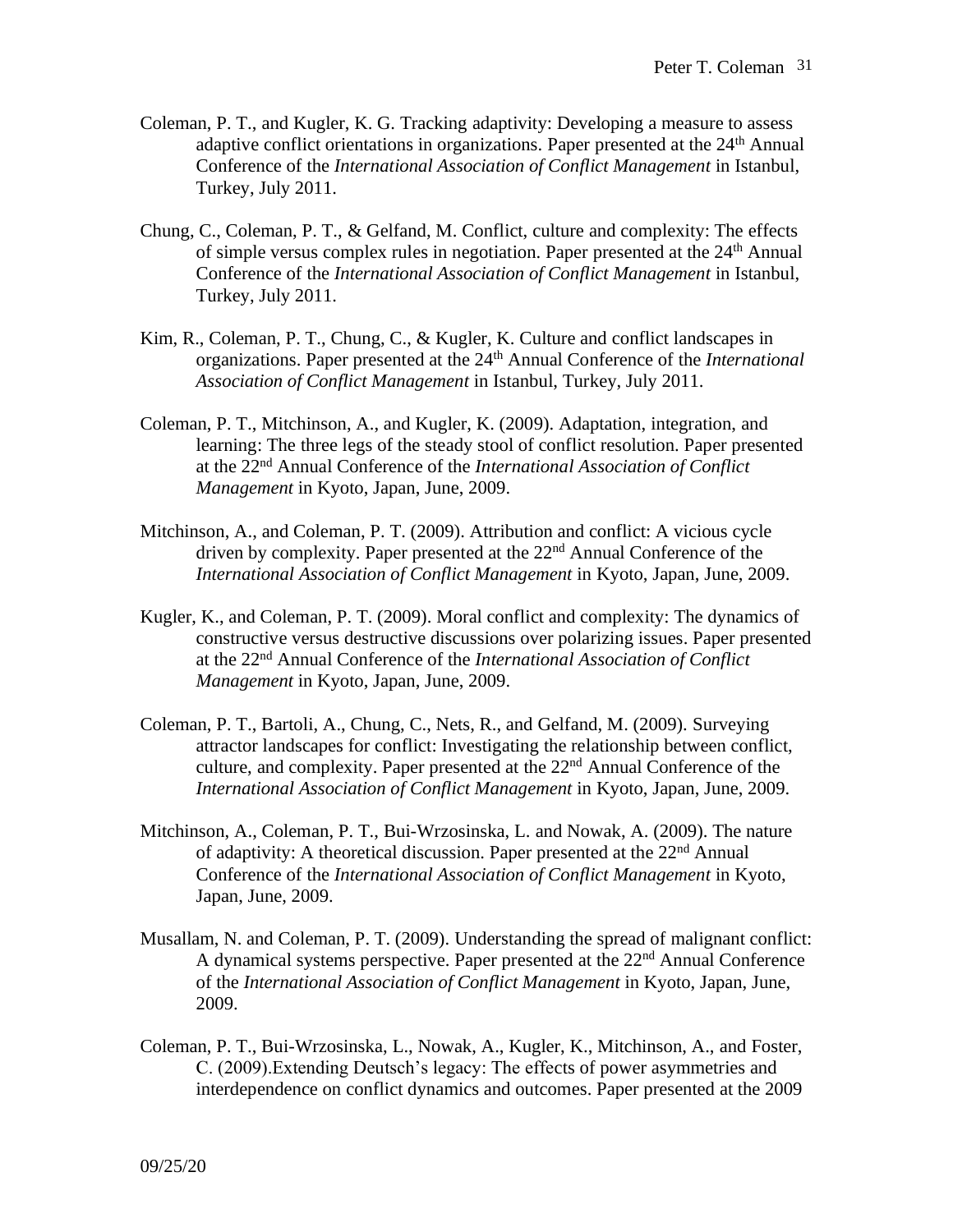annual conference of the *Society for Personality and Social Psychology* in Tampa bay, FL, February, 2009.

- Coleman, P. T., Bui-Wrzosinska, L., Nowak, A. (2008) Toward a dynamical model of power and conflict. Paper presented at the 21<sup>st</sup> Annual Conference of the *International Association of Conflict Management* in Chicago, IL, July, 2008.
- Coleman, P. T., Kugler, K, Musallam, N., Mitchinson, A., and Chung, C. (2008). The view from above and below: The effects of power asymmetries and interdependence on conflict dynamics and outcomes. Paper presented at the 21<sup>st</sup> Annual Conference of the *International Association of Conflict Management* in Chicago, IL, July, 2008.
- Coleman, P. T., Fisher-Yoshida, B., Jones, T., Katz-Jameson, J., Bartoli, A., and Musallam, N. (2008). Complexity, change, and conflict: Practical applications of dynamical systems theory to difficult conflicts. Practice symposium presented at the 21st Annual Conference of the *International Association of Conflict Management* in Chicago, IL, July, 2008.
- Coleman, P. T., Nowak, A., Vallacher, R., Bui-Wrzosinska, L., Bartoli, A., &Musallam, N. (2007). Complexity, change, and conflict: Empirical research on the dynamics of conflict and intractability. Research symposium presented at the 20<sup>th</sup> Annual Conference of the *International Association of Conflict Management* Conference, Budapest, Hungary, June 2007.
- Nowak, A., Bui-Wrzosinska, L., Jochemczyk, L., Borkovsky, W., and Coleman, P. T. (2007). Negotiating complex systemic conflicts: Introducing a dynamical tool for multi-stakeholder negotiations. Workshop presented at the 20<sup>th</sup> Annual Conference of the *International Association of Conflict Management* Conference, Budapest, Hungary, June 2007.
- Coleman, P. T., Vallacher, R., Nowak, A., &Bui-Wrzosinska, L. (2007). Intractable conflict as an attractor: Presenting a dynamical model of conflict, escalation, and intractability. Paper presented at the 20<sup>th</sup> Annual Conference of the *International Association of Conflict Management* Conference, Budapest, Hungary, June 2007.
- Coleman, P. T., Kugler, K., and Goldman, J. (2007). The Privileges of Humiliation: The Effects of Social Roles and Norms on Immediate and Prolonged Aggression in Conflict. Paper presented at the 20<sup>th</sup> Annual Conference of the *International Association of Conflict Management* Conference, Budapest, Hungary, June 2007.
- Coleman, P. T., Bui-Wrzosinska, L., Nowak, A., & Vallacher, R. (2006). Complexity and conflict: Toward a dynamical theory of intractable conflict. Symposium presented at the 19th Annual Conference of the *International Association of Conflict Management* Conference, Montreal, Canada, June 2006.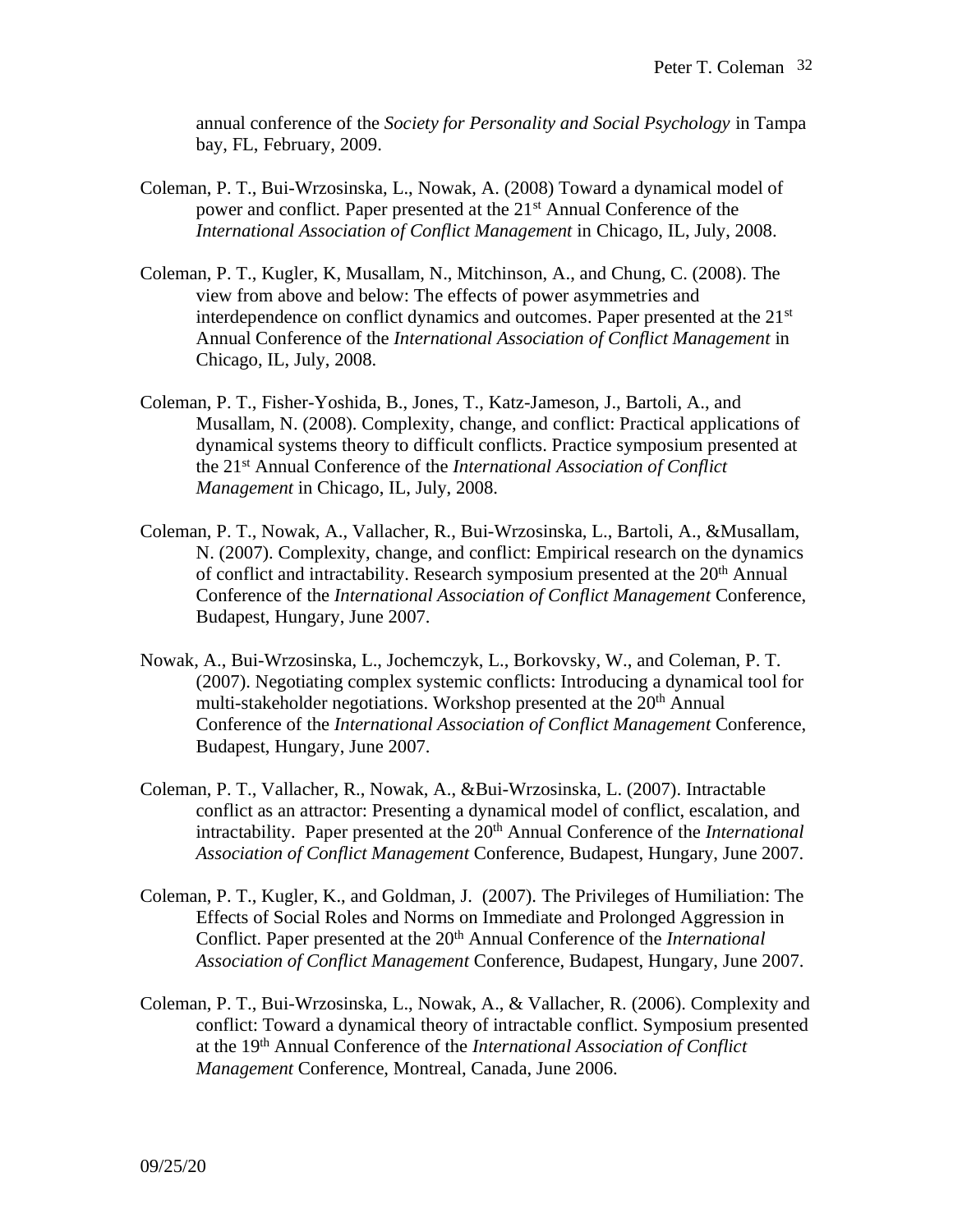- Coleman, P. T., Goldman, J., & Kugler, K. (2006). Emotional intractability: The Effects of Perceptions of Emotional Roles on Immediate and Delayed Conflict Outcomes. Paper presented at the 19th Annual Conference of the *International Association of Conflict Management* Conference, Montreal, Canada, June 2006.
- Coleman, P. T., Vallacher, R., Nowak, A., &Bui-Wrzosinska, L. (2005). Intractable Conflict as an Attractor: Presenting a Dynamical Model of Conflict, Escalation, and Intractability. Paper presented at the *International Association of Conflict Management* Conference, Seville, Spain, June 2005.
- Coleman, P. T., & Goldman, J. S. (2004). Moral emotions and extra-moral behavior: The effects of emotional roles on recall and reactions to humiliation. Paper presented at the *International Association of Conflict Management* Conference, Pittsburgh, PA, June 2004.
- Coleman, P. T., & Goldman, J. S. (2004).Moral emotions and extra-moral behavior: The effects of emotional roles on recall and reactions to humiliation. Paper presented at the *International Association of Conflict Management* Conference, Pittsburgh, PA, June 2004.
- Coleman, P. T., Schneider, A., James, C. C. F., Adams, D. S., Gameros, T. A., Hammons, L. R., Orji, C. C., Waugh. R. M., & Wicker, R. F. (2004). Intragroup subgroup attitude clustering, external intervention, and intergroup interaction patterns: Toward a dynamic model of protracted intergroup conflict. Paper presented at the *International Association of Conflict Management* Conference, Pittsburgh, PA, June 2004.
- Coleman, P. T., Hacking, A., Stover, M., & Fisher-Yoshida, B. (2003). Reconstructing ripeness: A study of constructive engagement in complex, intractable systems of conflict. Paper to be presented for Division 48 at the *American Psychological Association* conference in Toronto, August 2003.
- Coleman, P. T., Johnson, B. and Lowe, K. (2002). Polarized collective identities: exploring their sources, structure, and functions in intractable conflict. Poster session presented at Division 48 of the *American Psychological Association* conference (APA) in Chicago, August, 2002.
- Coleman, P. T. (2001). Characteristics of intractable conflicts in public education. Paper presented at conference on *Best Practices in Dialogue and Public Engagement*, November 9-10, Teachers College, Columbia University.
- Coleman, P. T. (2000). Fostering ripeness in intractable conflict: An experimental study. Paper presented at the *International Association of Conflict Management* (IACM) conference in St. Louis, MO.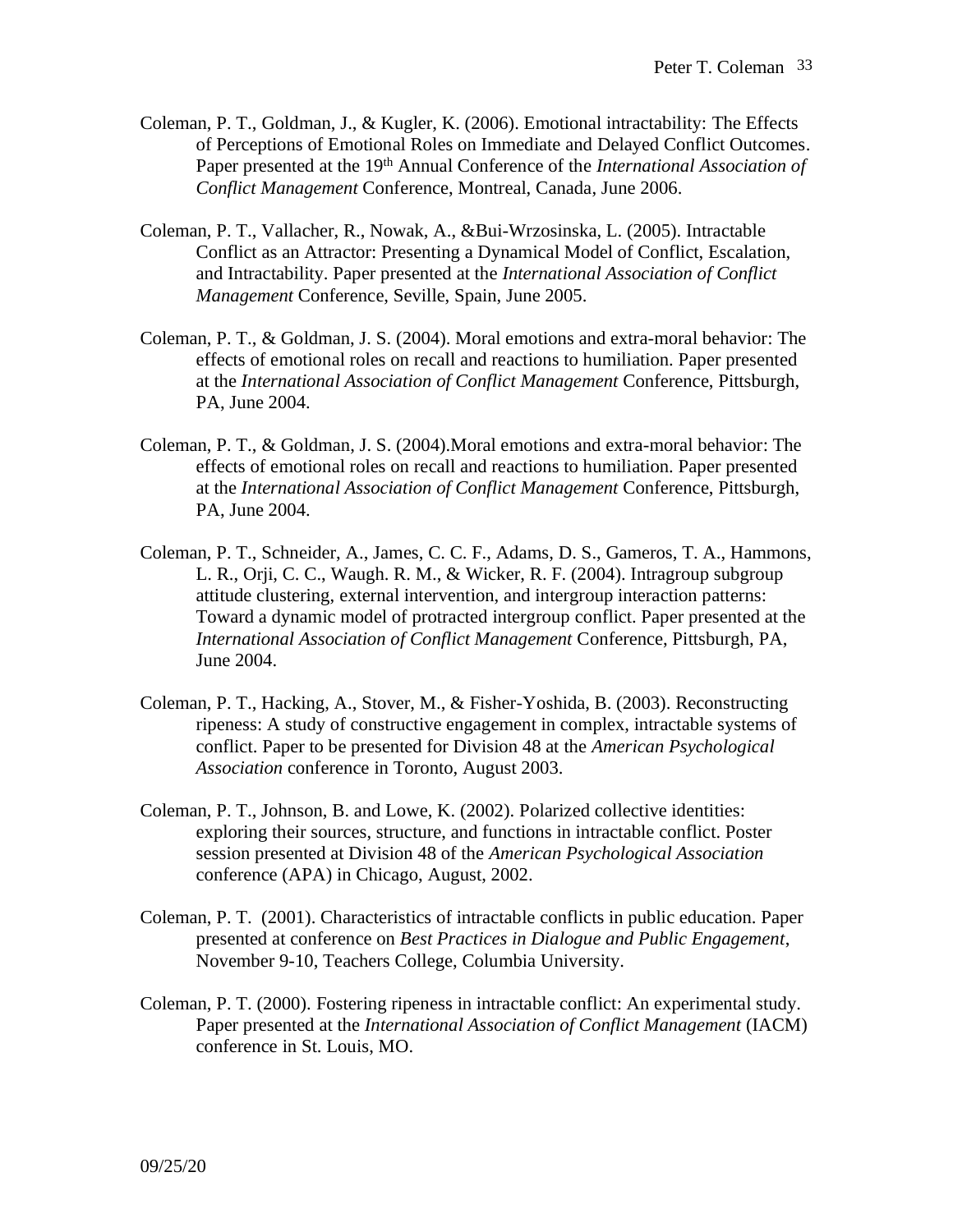- Coleman, P. T. (2000). Positive power: Mapping the dimensions of constructive power relations. Paper presented at the *International Association of Conflict Management* (IACM) conference in St. Louis, MO.
- Coleman, P. T. (2000). Conflict Resolution in the new millennium. Symposium for Division 48 of the *American Psychological Association* (APA) in Washington, DC.
- Coleman, P. T. (2000). Experiencing theory: Pedagogical techniques for teaching theory in conflict resolution. Paper to be presented at the conference for the *Society for Professionals in Dispute Resolution* (SPIDR) and the *Conflict Resolution in Education Network* (CREnet) in Albuquerque, NM.
- Coleman, P. T., Smith, M. & Gross, C. (1999).Creating ripeness: An experimental study on facilitating ripeness in intractable conflicts. Paper presented to Division 48 at the *American Psychological Association* (APA) Conference, 1999. Boston, MA.
- Coleman, P. T. (1999). Psychological orientations to power and conflict: The role of implicit theories in shaping our responses. Paper presented at the *International Association of Conflict Management* (IACM) conference in San Sebastion, Spain.
- Coleman, P. T. & Lynne Hurdle-Price (1998). Creating culturally inclusive mediation training models. Paper presented at *The Abraham Fund* conference on The Role of the University in Fostering Interethnic Coexistence on Campuses, in Communities and Beyond. New York, NY.
- Coleman, P. & Liebman, C. (1998). Challenging conventional mediator wisdom: What social science research can tell us about caucusing, venting, framing, and other aspects of mediation. Paper presented at the annual conference of the *Society of Professionals in Dispute Resolution* (SPIDR). Portland, Oregon.
- Coleman, P. T., Deutsch, M., & Johnson, D. (1997) Constructive political controversy. Workshop presented at the *American Psychological Association* (APA) Conference. Chicago, IL.

#### **COURSES**

ORLJ6040: Fundamentals of Cooperation, Conflict Resolution and Mediation in

Different Institutional Contexts (Masters & Doctoral).

ORLJ5540: Proseminar in Social Psychology (Doctoral).

ORLJ6344: Practicum: Conflict, Justice and Cooperation (Doctoral).

- ORLJ5340: Basic Practicum in Conflict Resolution (Masters & Doctoral).
- ORLJ6350: Advanced Practicum in Conflict Resolution (Part 1) (Masters & Doctoral).
- ORLJ5012: Conflict & Creative Problem-solving (Masters & Doctoral).